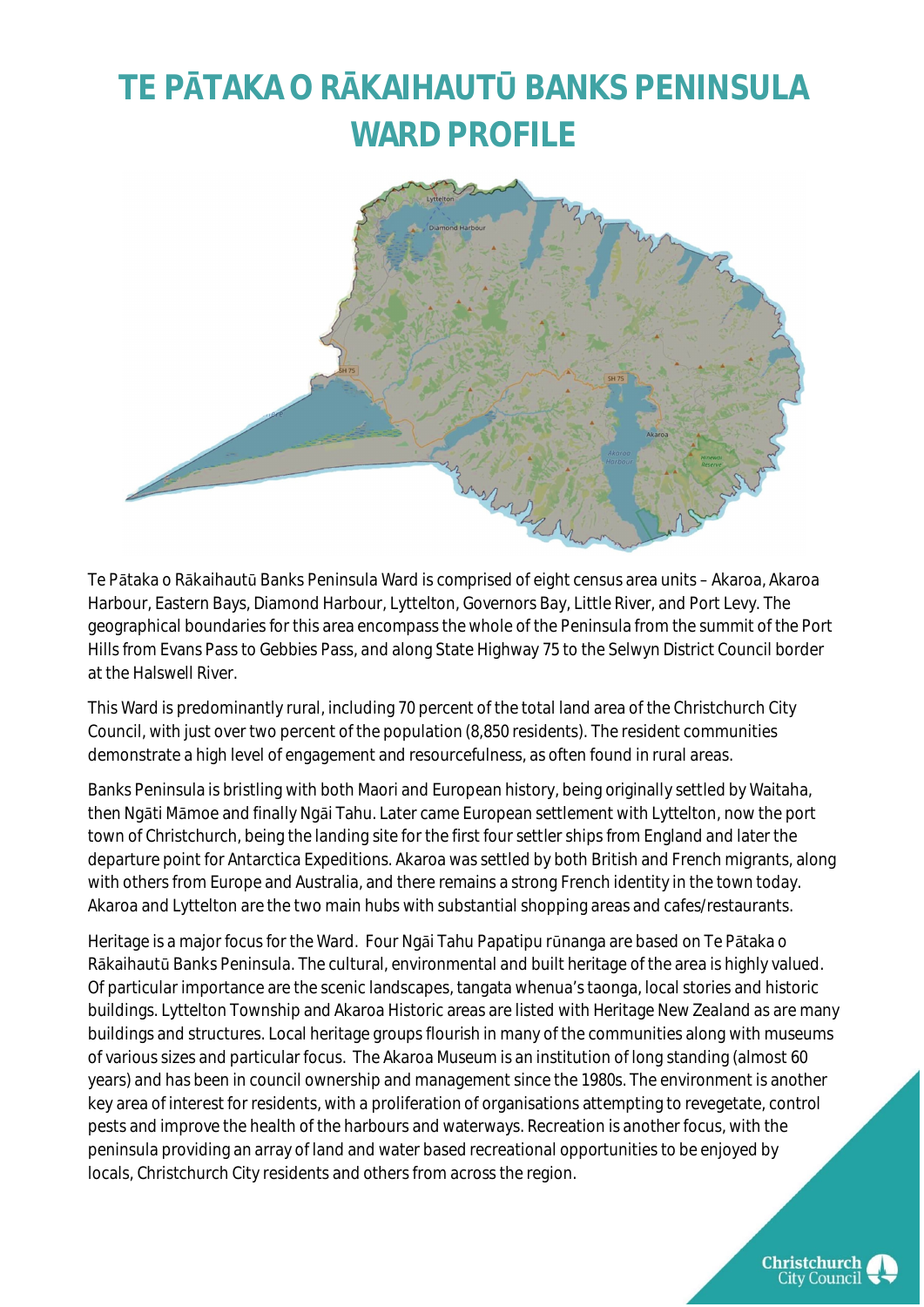## **Facts and figures**

**Demographic Summary (2018 Census Data)**

### **Population**

The population within the Te Pātaka o Rākaihautū Banks Peninsula Board area is: **8,850**





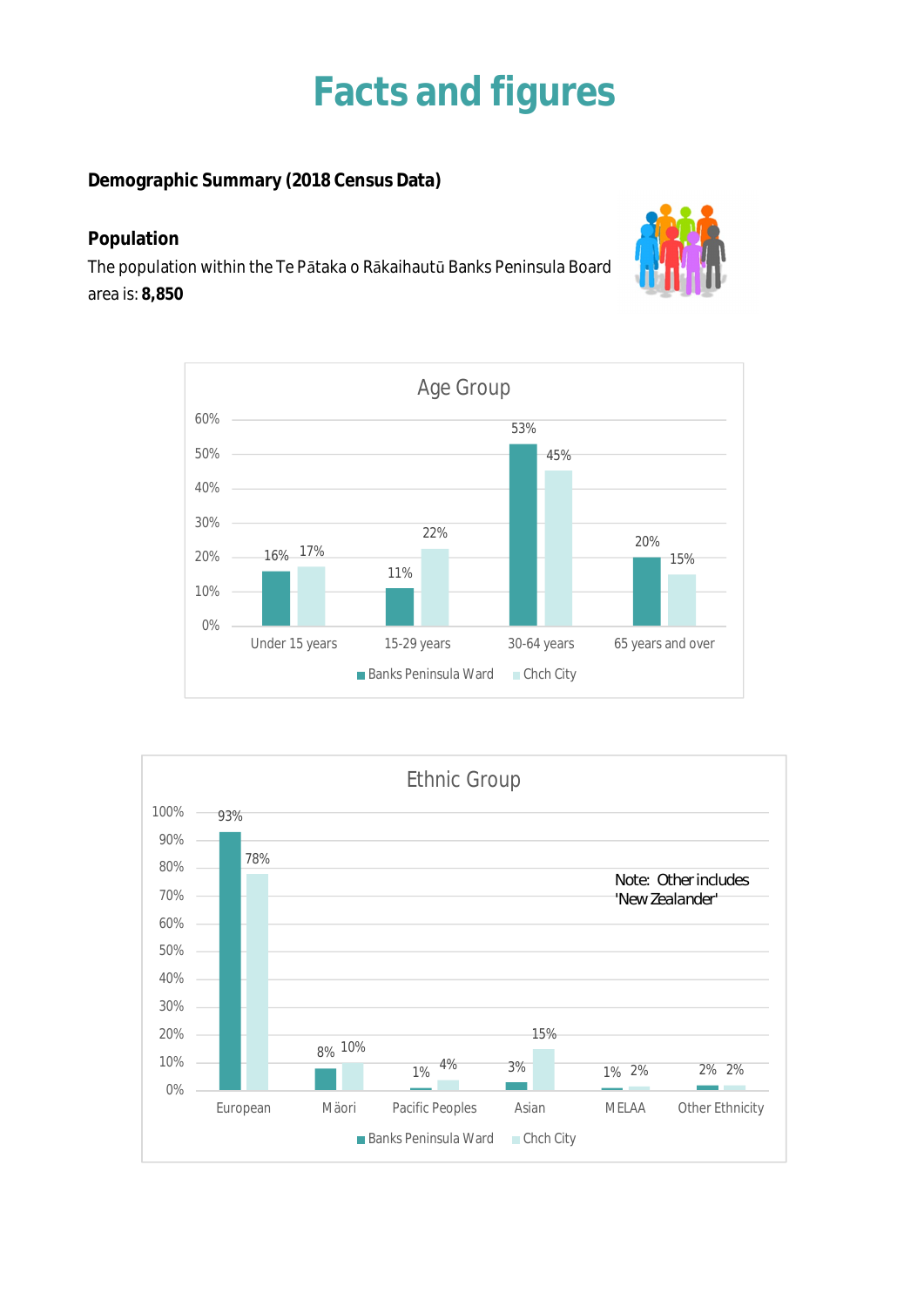

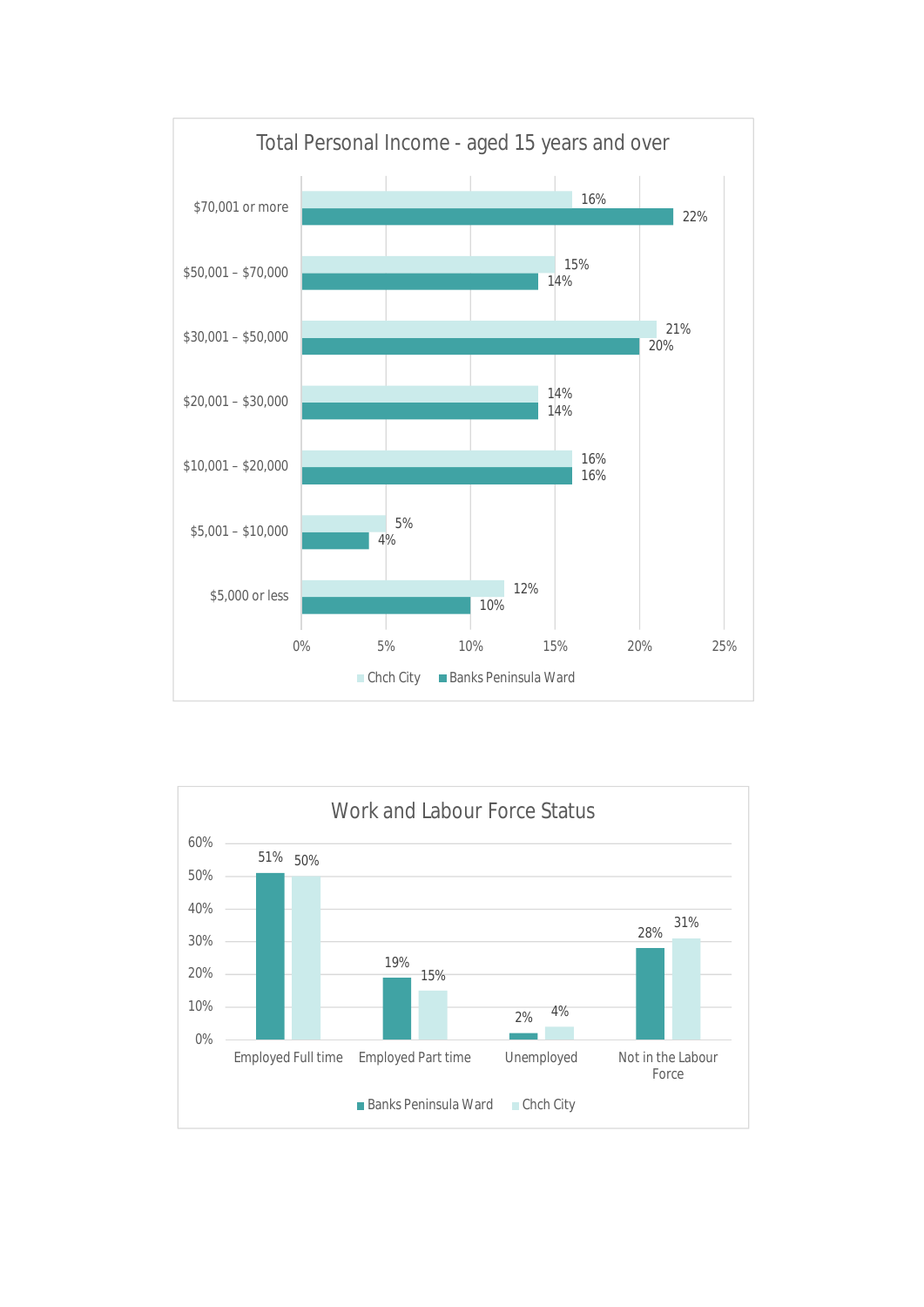





**Number of Occupied Private Dwellings:** 3,843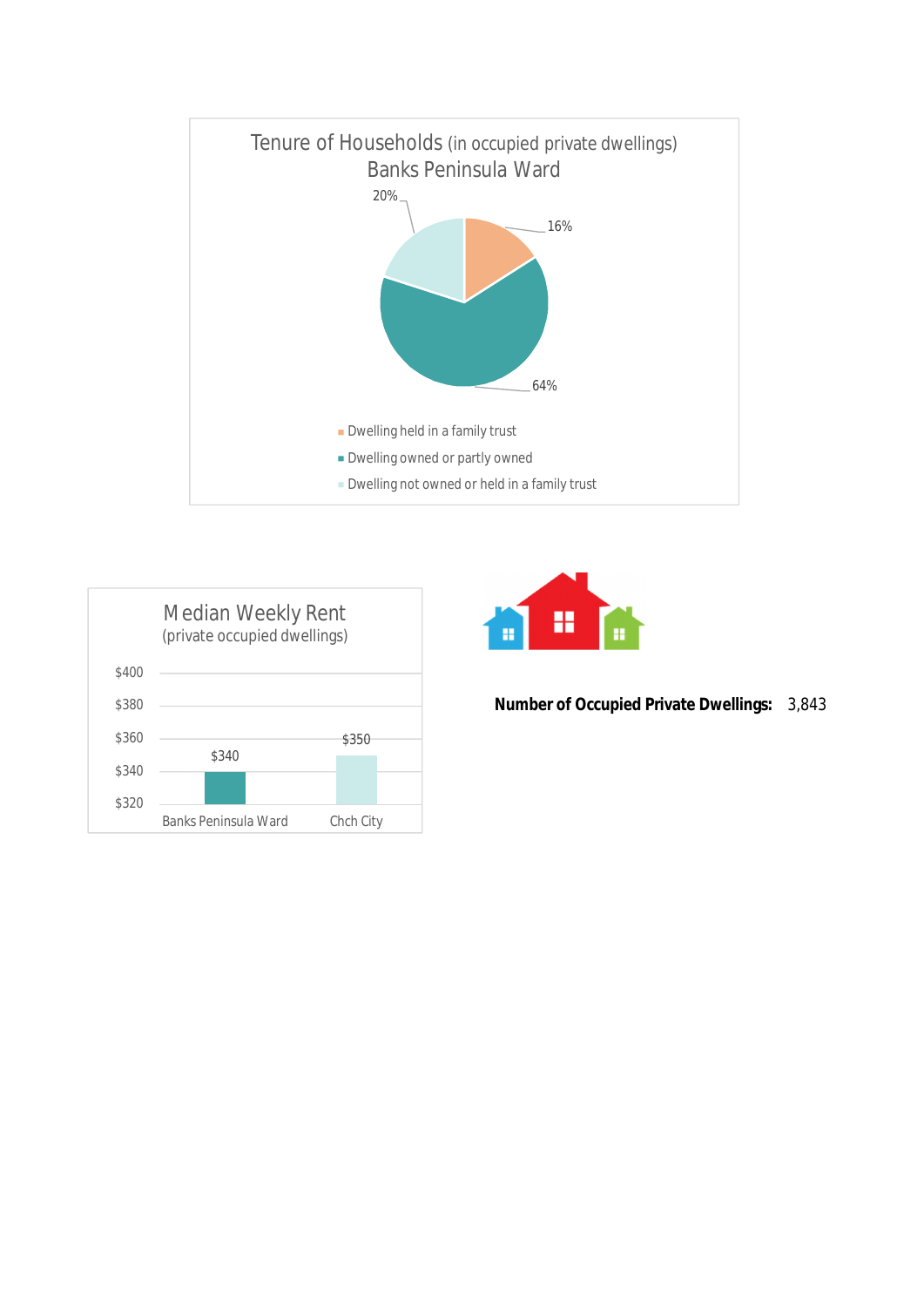#### **Facilities and Amenities**

- 4 Council libraries: Diamond Harbour, Little River, Akaroa, Lyttelton
- 3 Council Service Centres: Little River, Akaroa, Lyttelton
- 145 Council owned parks: 116 local/community parks, 8 garden and heritage parks, 6 sports parks, 15 regional parks
- 1 Council Museum: Akaroa
- 3 community museums : Okains Bay, Lyttelton and Thornycroft Torpedo Boat Museum
- Major sport and recreation amenities: Norman Kirk Memorial Pool, Charteris Bay Golf Club, Charteris Bay Yacht Club, Lyttelton Recreation Centre, Ōtamahua Quail Island, Orton Bradley Park, Living Springs Camp & Conference Centre, YMCA Wainui Park Camp, Naval Point and Akaroa Boat Ramps, Little River Rail Trail, Akaroa Golf Club, and mountain biking and walking tracks including overnight tramps like the Te Ara Pātaka/Summit Walkway and the Banks Track.
- 14 cemeteries, including 1 green burial cemetery
- 6 Council owned social housing complexes with 26 units
- 6 shopping areas: Akaroa, Church Bay, Diamond Harbour, Duvauchelle, Little River and Lyttelton
- 7 schools: 6 primary, 1 composite year 1-13
- 4 Marae: Rāpaki, Koukourārata, Wairewa, Ōnuku
- Approximately 1400 businesses employing 2700 people (2018)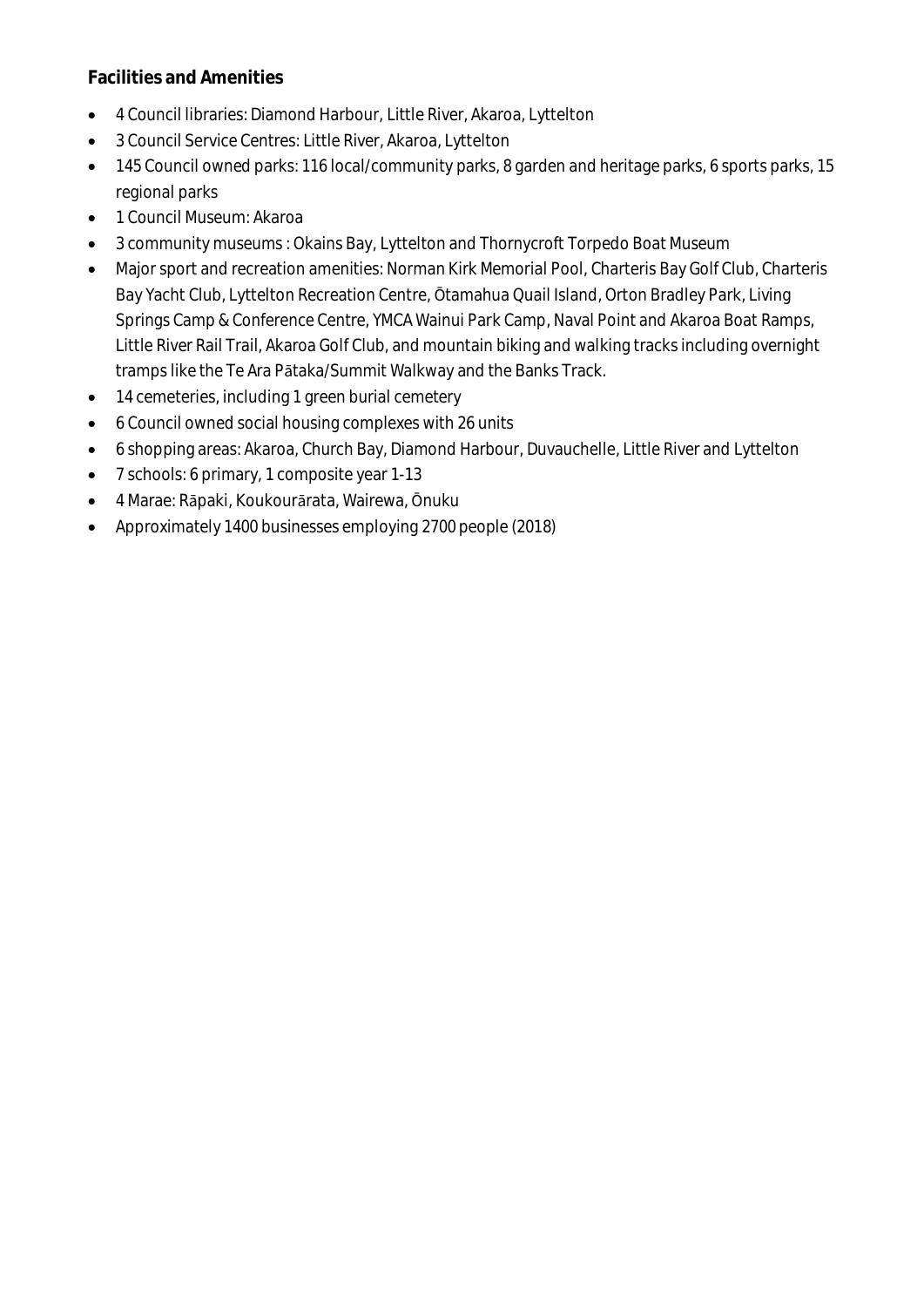## **NZ Deprivation Index**

The aim of the NZ deprivation index research programme is to develop indexes of socioeconomic deprivation for New Zealand, to support and inform:

- Application in funding formulas
- Research in especially health and other social services. For example, in the health sector, many researchers use the indexes to describe the relationship between socioeconomic deprivation and health outcomes
- Community groups and community-based service providers to describe the populations they serve, and to advocate for extra resources for community-based services.

The nine variables included in the 2018 deprivation index are as follows:

- People aged 18-64 receiving a means tested benefit
- People living in households with equivalised income below an income threshold
- People with no access to the Internet at home
- People aged 18-64 without any qualifications
- People aged <65 living in a single parent family
- People not living in own home
- People living in household with equivalised bedroom occupancy threshold
- People aged 18-64 unemployed
- People living in dwellings that are always damp and/or always have mould greater than A4 size.

**The scale of deprivation ranges from 1 to 10: 1** represents the areas with the **least** deprived scores. **10** represents the areas with the **most** deprived scores.



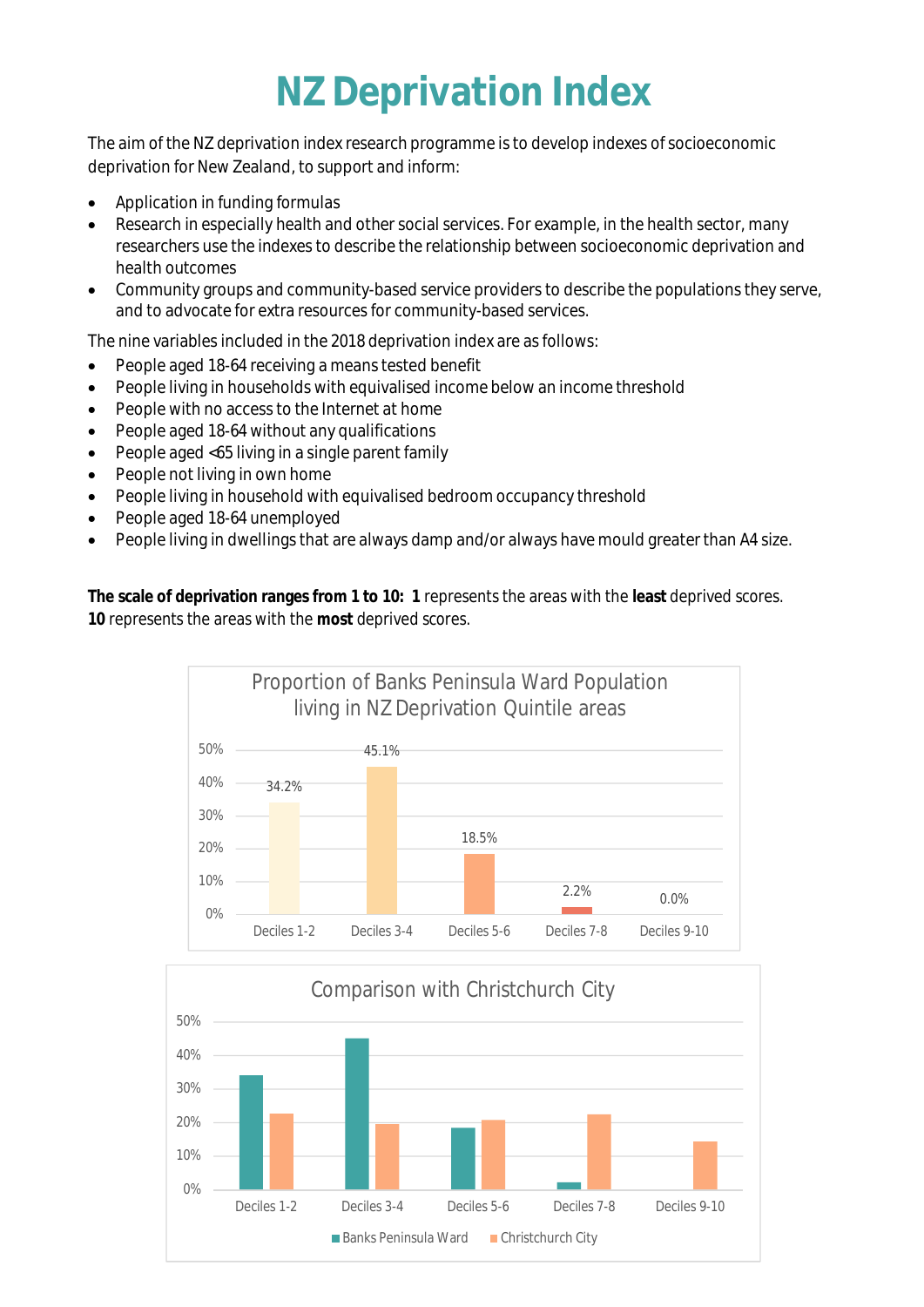

5-6 3-4 1-2 least deprived 9 - 10 most deprived  $7 - 8$ 

In comparison with Christchurch City as a whole the Banks Peninsula Ward population experiences lower levels of socioeconomic deprivation with 79 percent of the area being rated as 1-4 on the deprivation index. The percentage of people earning over \$70,000 per annum is higher (22 percent) than for the City as a whole (16 percent). At Statistical Area 2 (as per the map above), Banks Peninsula Ward has a deprivation index of 1-4. However, at Statistical Area 1, which provides more localised data, we can see that there are pockets on the Peninsula where there are higher levels of deprivation with scores of 5, 6 and 7. In addition, there are some communities that are small to the extent that there are no statistics available, such as Port Levy. In general the Lyttelton and Mt Herbert subdivisions are the least deprived areas of the Peninsula with the majority of the area being rated as decile 1-2.



**Ōhinehou/Lyttelton:** Parts of Lyttelton township have a deprivation index of 5-6. The shaded zone encompasses the central commercial centre and its surrounding older area of Lyttelton with more closely packed dwellings. This area is mixed use, commercial, light industrial and residential, with residential/rental accommodation above the shops and four small social housing complexes.

2013 census figures show the resident population had dropped nearly 8 percent from the 2006 Census figures (2991 residents) after many houses were damaged in the earthquakes. The 2018 population shows the area had all but regained this deficit.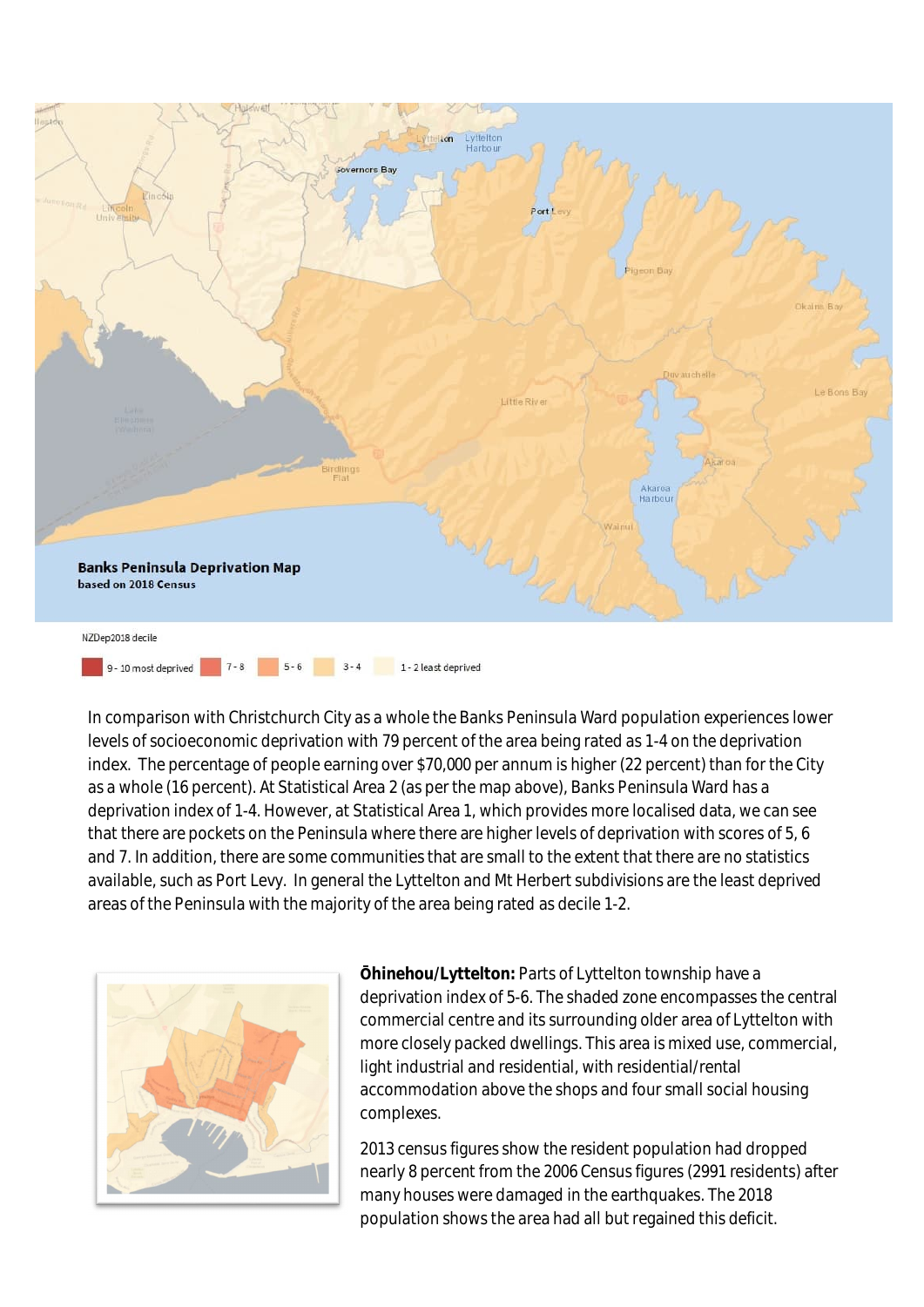The 15-29 year age group in Lyttelton constitutes 12 percent of the population compared with 22 percent in Christchurch. All secondary students attend schools and receive tertiary study out of the area (generally in Christchurch). Many work out of the area. Conversely, the 30-64 age group is higher in Lyttelton at 57 percent of the population as opposed to 45 percent in Christchurch.

**Akaroa:** The Akaroa and Wairewa subdivisions are predominantly rated as decile 3-4 on the deprivation index. However, parts of Akaroa township have a deprivation index of 5. This area is a mix of commercial and residential properties and this includes affordable accommodation for workers servicing the business and tourism sector. Nearly a third (32 percent) of Akaroa's population is aged from 65 years. This compares with 15 percent of the Christchurch population. In Akaroa, the personal income bracket of \$25,000-\$40,000 is 24 percent compared with 16.3 percent in Christchurch.



Akaroa also has a high percentage of residents not in the labour force - 35 percent compared with 20.9 percent in Christchurch.



**Birdlings Flat**: The residential area of Birdlings Flat has the highest levels of deprivation on the peninsula with a deprivation index of 7.

There are no discrete statistics for this area due to the size of the population.

**Okains Bay/Little Akaloa:** The areas of Okains Bay and Little Akaloa have a deprivation index of 5. This is a sparsely populated area with intermittent/poor broadband speed and poor or no cell phone coverage. The eastern Bays have the highest level of residents in part-time employment in the Banks Peninsula Ward (23 percent), compared with the rest of the ward (18 percent) and Christchurch (15 percent).

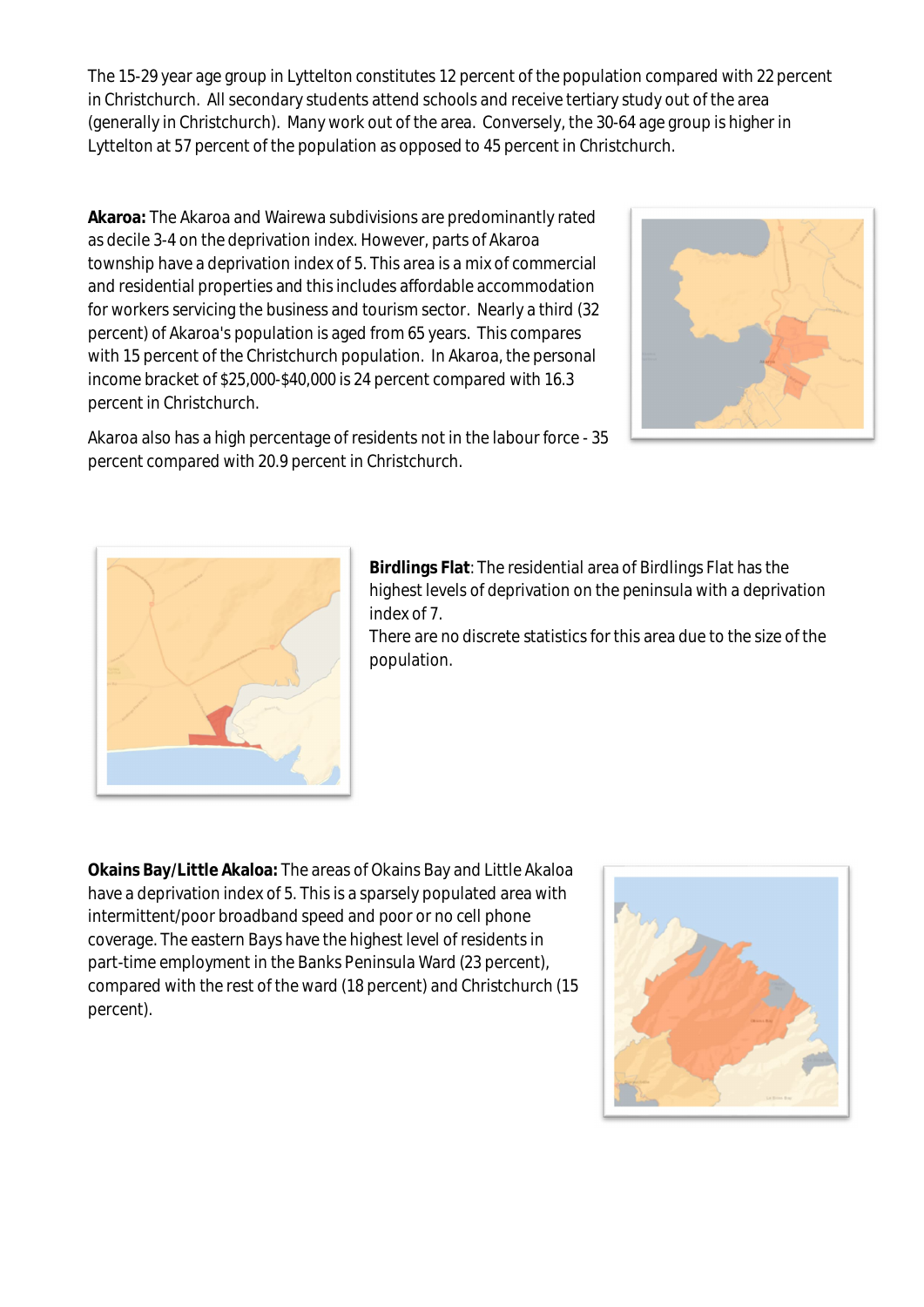## **Community Infrastructure**





Although the population of Te Pātaka o Rākaihautū Banks Peninsula is relatively low compared to other wards, there are many discrete communities across 1,150 square kilometers of harbours, hills, bays, and coves. These disparate communities take great pride in the management of 15 of the peninsula's 42 reserves, and 16 of the 19 Council-owned community facilities. Likewise, these engaged yet far-flung settlements have created almost 100 sports and recreation groups, 17 community/residents groups and 8 community development/support organisations, which affirms their values of connection and community strength.

In addition to the eight dedicated community support and development organisations there are a number of community groups/organisations on the peninsula representing a wide range of interests from environmental protection to civil defence/community response and tourism support. In addition, there are five volunteer fire brigades (Akaroa, Little River, Diamond Harbour, Governors Bay and Lyttelton) providing support for fire emergencies, including as first responders.

The large number of sport, recreation and leisure groups provide a good variety of recreational activities for people, both locally and from across the city and region, to participate in. These range from large sports clubs and facilities, such as yacht clubs, through to smaller recreation and leisure activities like walking and mountain bike groups.

Four of the 18 regional Ngāi Tahu Papatipu Rūnanga (marae-based communities) spread throughout Te Waipounamu (the South Island) are situated on Te Pātaka o Rākaihautū Banks Peninsula. These are Te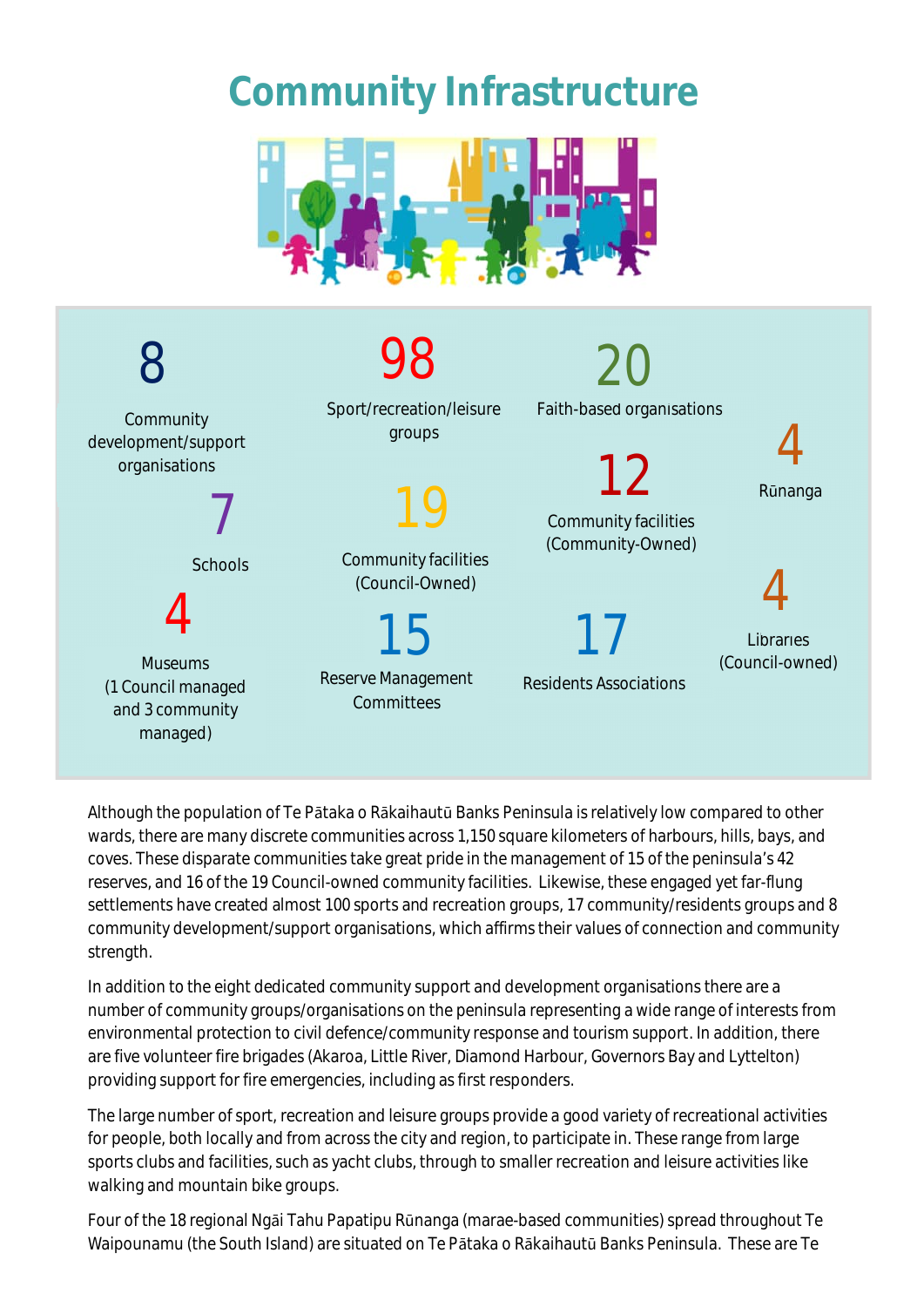Hapū o Ngāti Wheke, whose marae is in Rāpaki, Te Rūnanga o Koukourārata, with a marae in Port Levy, Wairewa Rūnanga, whose marae is in Little River and Ōnuku Rūnanga, with a marae in Akaroa Harbour. Each rūnanga has its own governance structure and appoints a member to represent its interests at Te Rūnanga o Ngāi Tahu, the governing council overseeing the iwi's activities.

The single Council-owned and managed museum in the ward, Akaroa Museum, is a long-established institution open seven days a week and attracts over 20,000 visitors a year. Akaroa Museum is a hub for family history research, for telling local stories through its exhibition programme and a wide range of associated activities. The three community museums are Lyttelton, which includes both stories of the people who have settled in the port town as well as housing an important Antarctic Collection; Thornycroft Torpedo Boat Museum, with restored sections of the 1885 boat; and Okains Bay Museum, which contains nationally significant [taonga M](https://okainsbaymuseum.co.nz/exhibits/whare-taonga/)āori and early Pākehā collections in a diverse complex of heritage buildings.

The Banks Peninsula Community Board has 19 groups in its governance structure, including 15 Reserve Management Committees (RMCs), Lyttelton and Akaroa Design Review Panels, the Head to Head Walkway Working Party and the Akaroa Museum Advisory Committee. In order to deliver projects across such a vast geographical distance, the Board leverages the energy and engagement of the community through RMCs, which consist of volunteers who take on the governance and co-management of reserves. The Design Review Panels provide free, local and independent design advice for developers, property owners and Council, in order to promote quality design outcomes that contribute to the built character of their historic townships.

There are seven schools on the peninsula, six of which are primary schools and one (Akaroa Area School) composite school providing education for children from Year 1 right through to Year 13.

Peninsula communities have communities of faith meeting in Churches and in people's homes and include a variety of faiths. A number will hold combined services, and Churches/halls may be home to a number of congregations. These facilities which often have kitchens are available for weddings, funerals and for use/hire by local groups. These spaces are important 'bumping spaces' for connection for the local community. Dependent on the location, preschool groups, youth groups, older adults groups may meet there – in Diamond Harbour the shopping van leaves for Christchurch locations from these central premises). In Little River members of the St Andrews Anglican church congregation run the "Revival" second hand clothing store and use the proceeds to provide a food bank and frozen meal service for the local community.

17 Residents Associations are located within the ward's 31 discrete communities. These organisations provide a conduit for information to be gathered/distributed, a forum for communities to discuss local issues, to air concerns, provide support. Many have and maintain websites, and write/collate regular newsletters/bulletins of local interest/content. Many will also organise and run events (e.g. community fetes which draw visitors, neighbourhood week events). They provide a community voice in feedback to the Community Board and Council – by organizing meetings, providing submissions/attending hearings on consultations etc. Some have, on occasion, made High Court challenges to decisions of local importance, where this was needed.

The four Council run and staffed libraries are located in each of the ward's subdivisions and provide a valued service to these communities. Dependent on location, in addition to the book borrowing opportunities and access to the City Libraries network, staff may also lead workshops, children's sessions deliver programming for adults and children, organise exhibitions and community events, and help with customer enquiries for information, including assistance with school projects or suggesting great reads. They provide a safe place for people to relax, meet with others, undertake, access the internet, make/lodge submissions on consultations, access local information and do homework.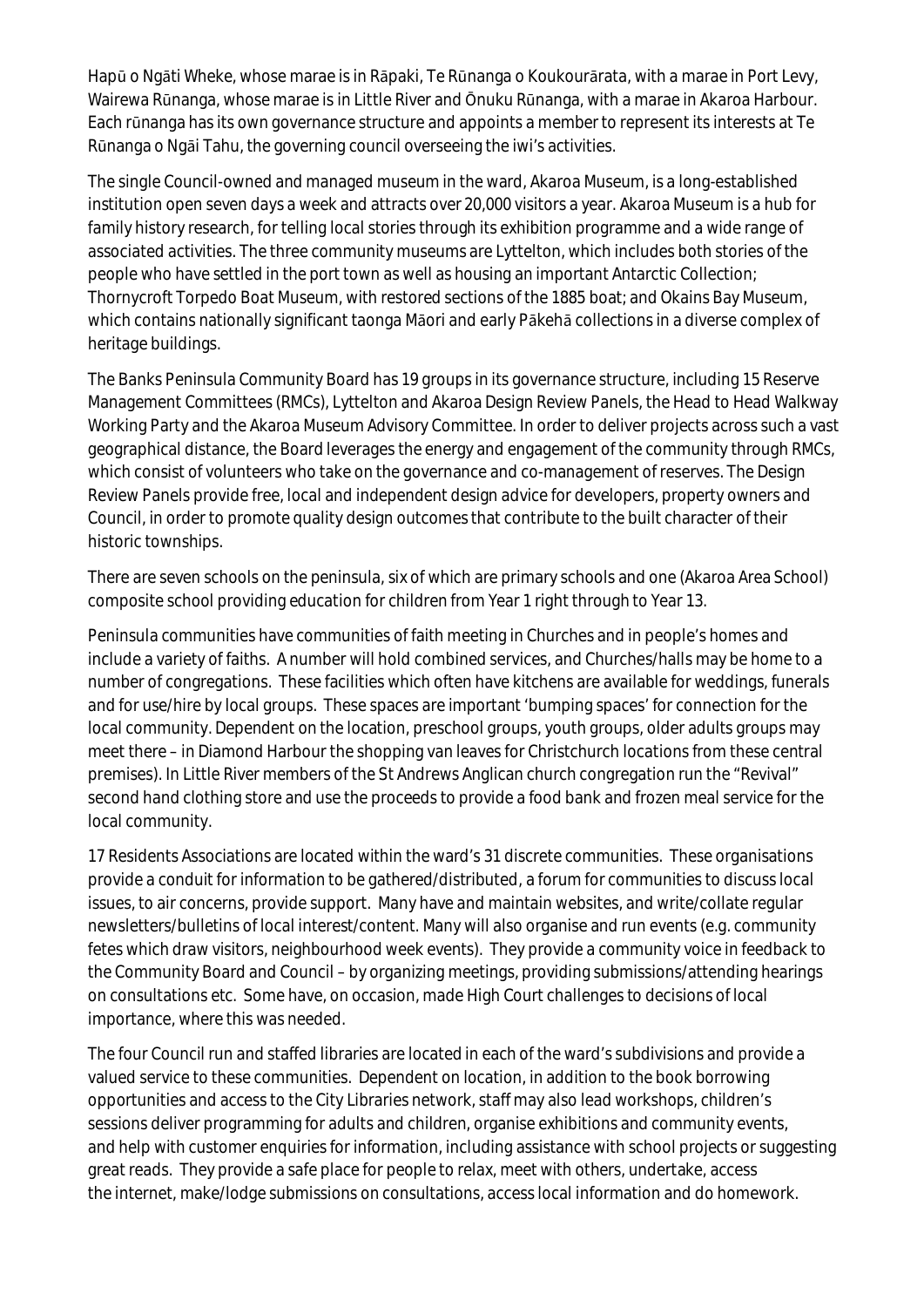## **Community Capacity Map**



Scale:  $1 = Low \t 5 = High$ 

#### **Measures and Indicators**

**Sense of place** - Residents are familiar with their town's (local) history and have an affinity with the place. (4) **Participation** - Residents support local groups with their money or time. (3.5) **Leadership** - Leadership is strong and participatory; leaders are accessible. (3.5) **Connections** - Residents are trusting and inclusive of others. (3.5) **Community attitudes** - Residents have a positive attitude towards their community and its future. (3.5) **Problem assessment** - Residents communicate to identify problems and take action. (4)

#### **Note:**

The above ratings have been allocated based on a number of factors including:

- Residents' responses to the above indicators in the Christchurch City Council's annual Life in Christchurch Survey.
- The Council's Community Development Advisers' and Community Recreation Adviser's knowledge and experience of working in the local area.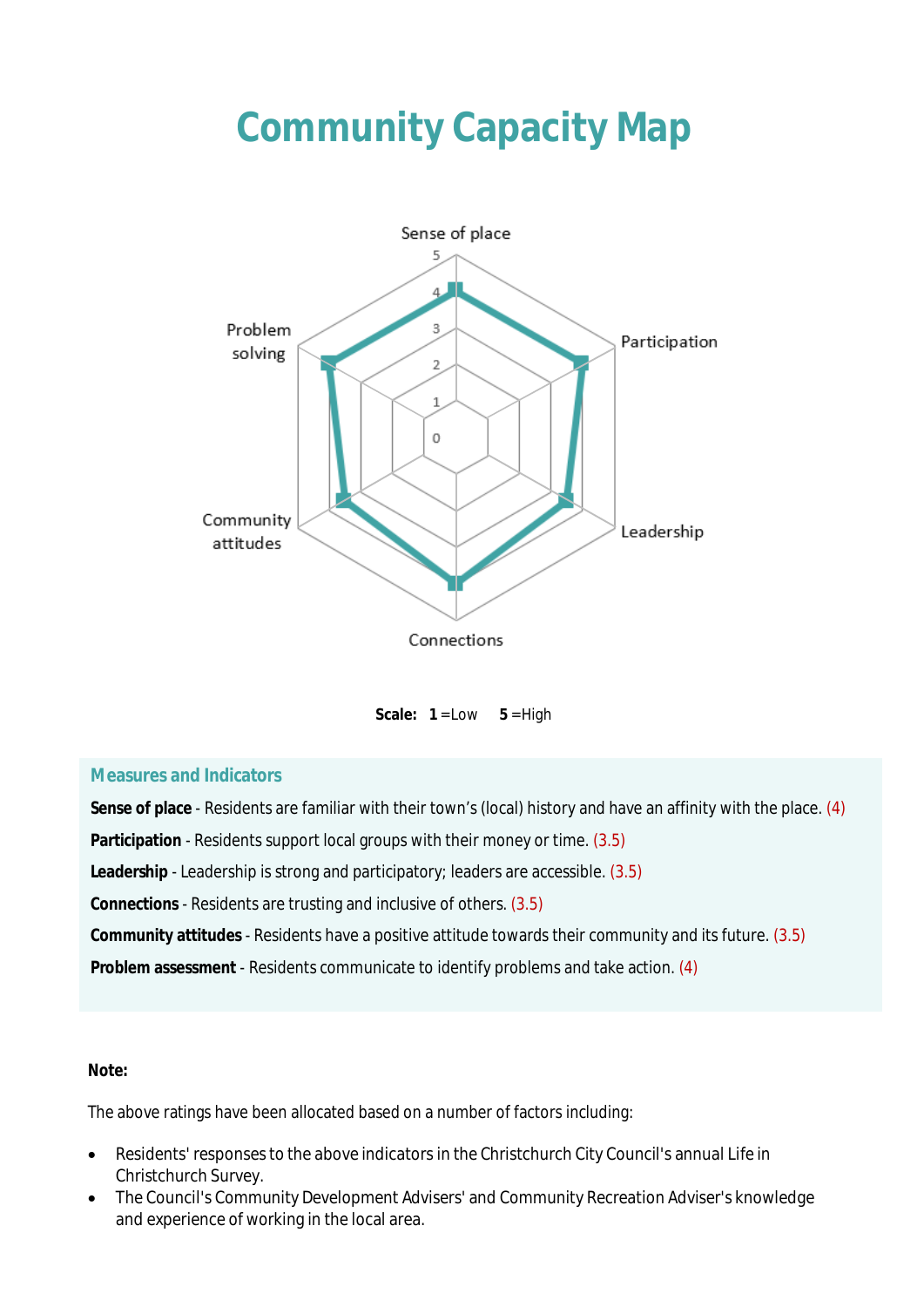## **Community Outcomes**

The Community Outcomes have been developed as part of the Council's Strategic Framework, which provides a big picture view of what the Council is trying to achieve for the community.

The Community Outcomes describe what we aim to achieve for Christchurch. They are:

- Resilient communities
- Liveable city
- Healthy environment
- Prosperous economy

You can view the Council's Strategic Framework and read more about the Community Outcomes here: <https://ccc.govt.nz/the-council/how-the-council-works/20182028-vision/strategic-framework>

The narrative below provides an overview of the area in relation to each of the outcomes.

### **Resilient Communities**

There is a strong sense of community amongst the residents of Te Pātaka o Rākaihautū Banks Peninsula. Being predominantly rural and geographically distant from the City and from each other, the residents of many settlements have developed groups and organisations to provide community programmes and activities to look after themselves, each other and the local environment. A particular focus for the area is its heritage identity, its valued historical features and built heritage. Although the impact of earthquake damage to 30 of its heritage buildings is still evident in Lyttelton, some have been repaired, whilst others have been rebuilt. Elsewhere on the Peninsula, heritage buildings that create not only a sense of history and identity, but also a valuable meeting place for small and isolated communities, have undergone repairs and refurbishments, often with considerable input from community volunteers. Others, such as the Coronation Library in Little River, are still awaiting repair.

The strong community identity seen on the peninsula post-quake has been evident again during the recent COVID-19 restriction levels when residents pulled together to support one other. However, given the relatively older age of the population of Banks Peninsula, especially Akaroa and Diamond Harbour which both have a large percentage of the resident population aged 65 or over (32 percent and 35 percent respectively), there is a larger proportion of the community at risk of more severe outcomes from COVID-19. Local community support organisations, health centres, businesses and Papatipu rūnanga all worked hard to support their local community, supported by the Council and Emergency Operations Centre (EOC) where necessary.

However, only the two major settlements, Lyttelton and Akaroa, have any social service provision and outreach to those outside of these communities is an ongoing challenge, not only in times of crisis. Little River has some informal social service provision in terms of a foodbank and frozen meals for people in times of crisis. In terms of health provision, there are no hospitals in Banks Peninsula. There are three health centres in Lyttelton, Diamond Harbour and Akaroa, none of which have acute beds.

Schools provide a significant way for young people and their families to connect with the local community. This three-way connection is especially important for wellbeing. The Akaroa Area School caters for children from the age of 5 to 18 years and is the only school catering for those of secondary school age within the four ward subdivisions. Students not attending this school need to travel outside the ward for secondary tuition, travelling to Lincoln or Christchurch, with those in the Lyttelton Harbour area attending a wide range of schools in the city. This lack of local post-primary provision may negatively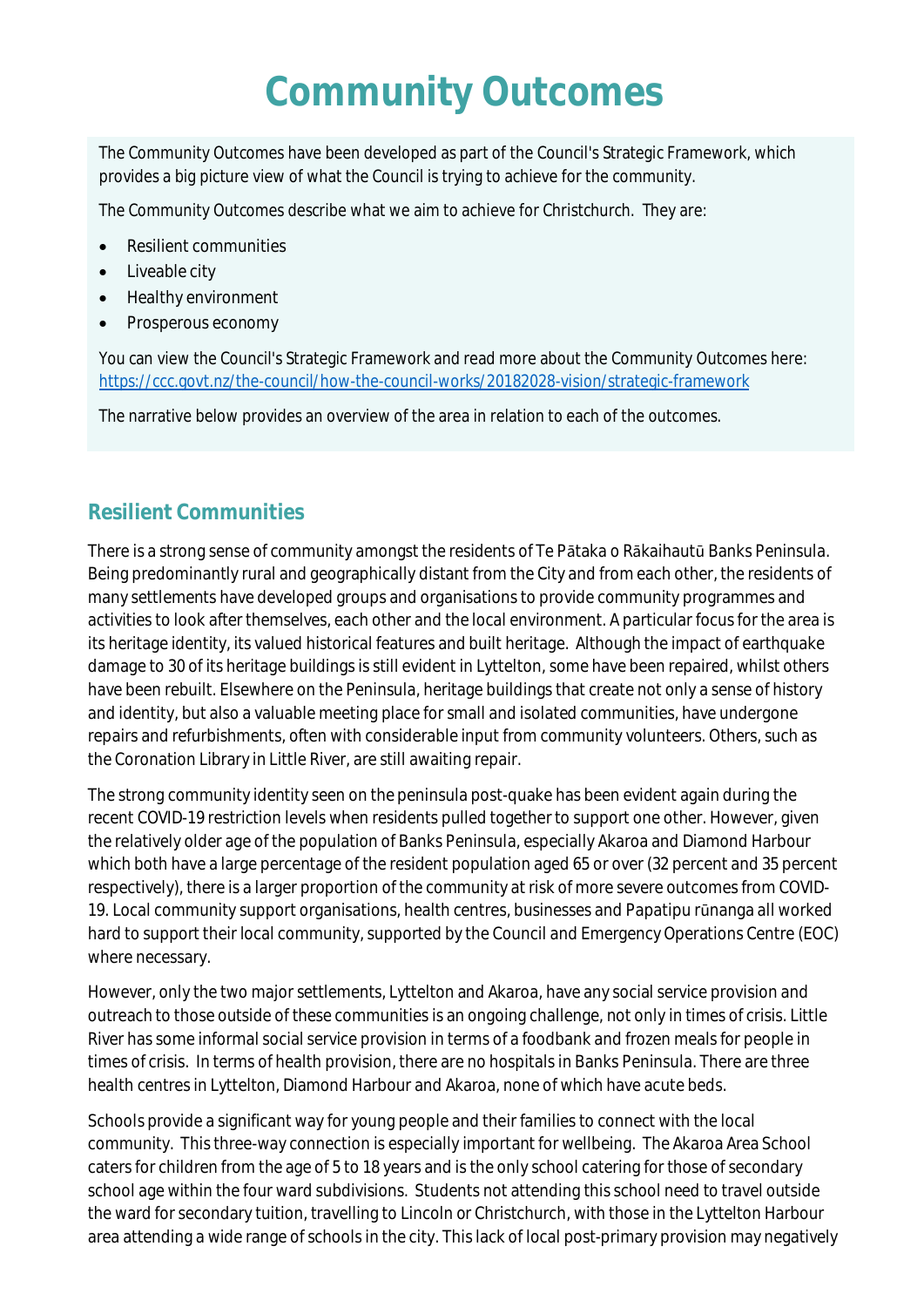impact on resilience, adversely affecting young people's sense of community connection. Some of the larger settlements have youth groups which can help to mitigate this.

In addition, Cholmondeley Children's Centre in Governors Bay offers short-term respite care for whānau with children aged 3-12 years from across Canterbury and caters for onsite learning so that children can continue with their education whilst staying at the Centre.

The existence of a range of community facilities across Te Pātaka o Rākaihautū provides an important network of "bumping spaces" for community members. These include libraries, recreation and sports centres and community centres/halls. These social connection opportunities, which are important for everyone, are perhaps even more important for those living rurally who are often isolated from others for the majority of the time.

Sports and recreation participation on the peninsula is consistent with national trends with modern lifestyles and time pressures strongly influencing participation. Clubs are community driven and are reliant on volunteers to develop, organise and maintain them. This local voluntary involvement in the running of activities is critical for more distant communities where there is limited access to larger organisations due to geographical isolation. There is a wide range of ways to recreate on Te Pātaka o Rākaihautū with the hills, sea and lakes providing many opportunities. There are also well-established rugby, cricket, football, golf, netball, bowling, croquet and a number of watersports clubs. Recreational opportunities are further enhanced by a range of private tutors, a number of outdoor swimming pools and the recreation centre in Lyttelton which caters for both small classes and large team sports as well as having two squash courts.

Communities in the Lyttelton Harbour area have access (within 40 minutes) to Christchurch and its facilities allowing for all levels of participation to be catered for, from social through to competitive. In the Akaroa area sport and recreation organisations tend to focus on local competitions and casual participation. A number of boating clubs provide an important community focus across the whole peninsula.

The Te Pātaka o Rākaihautū Banks Peninsula Community Board provides funding to a range of projects across the ward to support activities of local organisations. These include funding for community projects which have location specific significance and have included Akaroa's 'French Festival', Diamond Harbour's 'Live at the Point', Lyttelton Seafarers and Stoddart Cottage in Diamond Harbour. The Board also has a Youth Development Fund which provides a small amount of funding to individual young people who are undertaking recreational or personal development activities.

Te Pātaka o Rākaihautū Banks Peninsula residents are highly engaged and expect high levels of involvement in Council and other statutory bodies' decision-making. These high levels of engagement can also be seen in the large numbers of people involved in their community and volunteering. Education levels are frequently a driver of high civic engagement. The last three censuses show increasing percentage levels of higher education, especially in the Lyttelton/Mt Herbert area of the ward, with tertiary attainment (up to and including doctorate level) for the 2018 Census recorded at 39.6 percent for Diamond Harbour, 42.9 percent for Governors Bay and 37.6 percent for Lyttelton compared with 26.1 percent for Christchurch as a whole.

The one community board for the ward meets in Akaroa, Lyttelton and Little River in a rotation. This eases access for the many small communities, enabling them to engage regularly at its meetings where issues of local importance are discussed and decisions made – mitigating some of the inequities due to distance. In addition, community members have started to use the virtual technology where available in some of these spaces, and during COVID-19 restrictions residents, staff and Board members alike have attended/presented virtually from their homes or offices.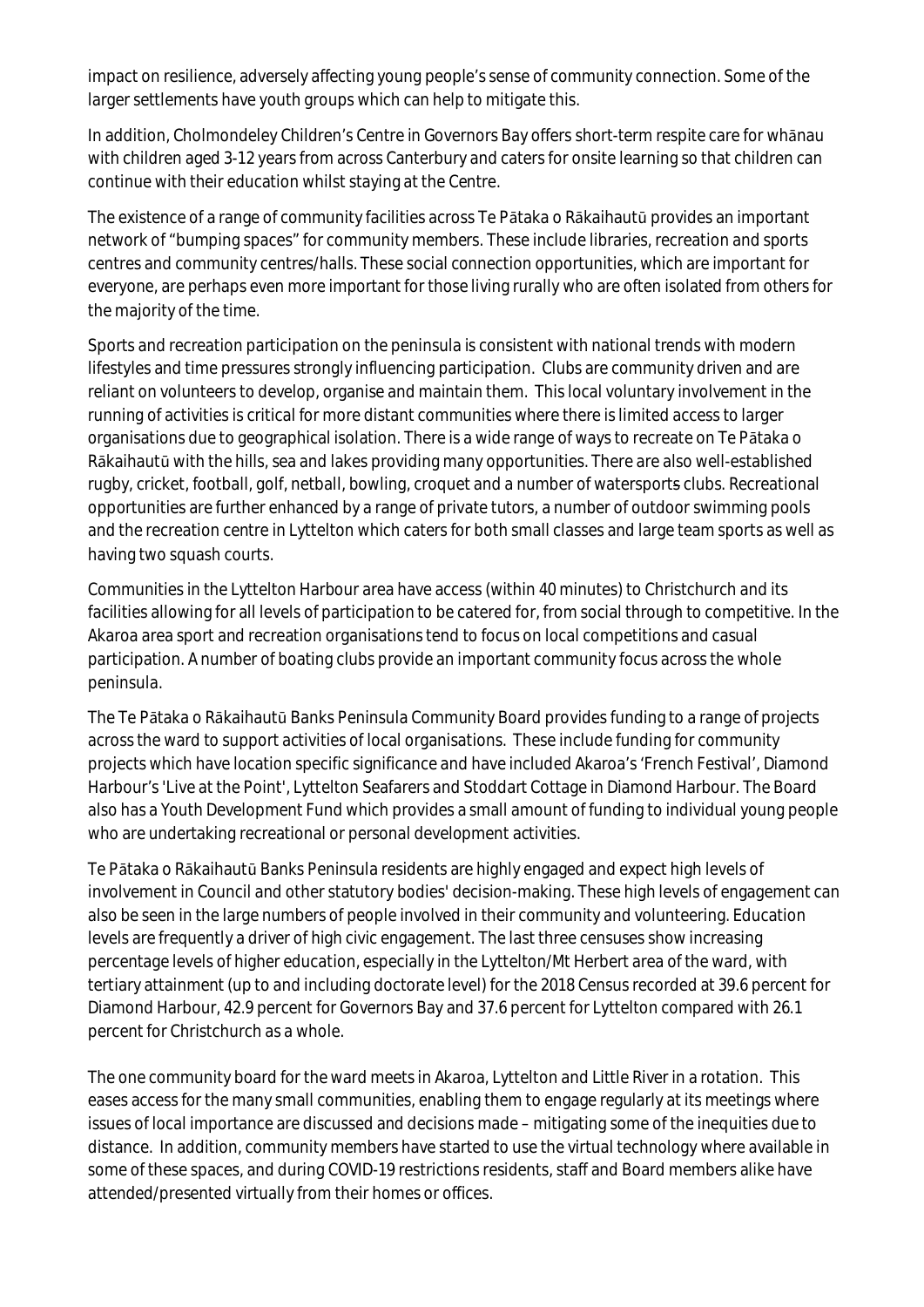### **Liveable City**

Te Pātaka o Rākaihautū Banks Peninsula has been described as a vibrant, dynamic, place of connection and possibilities. Often described as the 'playground' of Christchurch it is valued for its recreational opportunities – water-based and land-based – for which it is a magnet. During the summer, there is a sharp increase in regional visitors, especially to Akaroa. Cruise ships are currently on hold due to the COVID-19 pandemic, but are expected to resume once international travel begins again. Many cruise ship passengers make bus trips from Lyttelton to Akaroa or from Akaroa to Christchurch and beyond. This influx of seasonal and cruise ship tourists provides income for businesses and local employment for residents. However, this also puts pressure on general infrastructure capacity such as water, sewer and roading, as well as provision and maintenance of recreational/marine infrastructure including reserves, walking/cycling tracks, and marine structures (jetties, wharves, seawalls etc.)

Many make the lifestyle choice to live in the Banks Peninsula Ward. The beauty of the environment, recreational opportunities and proud history, along with its small and rural communities, are a drawcard for many. This includes retirees, immigrants from Europe and those returning after moving away for education and work experience. It has been noted also that more recently there has been a steady influx of new housing/new residents since the global pandemic took hold.

The COVID-19 pandemic has impacted on how people can meet and connect, and on how facilities can be used. Despite this, residents and community groups have managed to remain in touch creatively, using technology to meet virtually and work within safety guidelines to continue their work/volunteer efforts. Health hubs/centres located in some of the larger communities provide services but many fourth age residents need to relocate closer to services for their needs to be met.

Public transport for the whole of Te Pātaka o Rākaihautū includes a rather infrequent bus service connecting the settlements between Rāpaki and Lyttelton (three per day, Monday to Friday only), the ferry connecting Diamond Harbour to Lyttelton and the bus service from Lyttelton to Christchurch. The rest of the peninsula has no formal public transport at all. The Governors Bay community (approximately 900 people) has established its own community transport system run through a trust and operated by volunteers and work is underway in the Birdlings Flat/Little River communities to establish a similar system.

In the township of Akaroa in particular, but also for some other bays, a proportion of the properties are holiday houses for non-resident (or 'absentee') land-owners. In Akaroa 62 percent of homes are unoccupied dwellings and rental properties are difficult to secure long-term, limiting opportunities for young people and families to establish themselves permanently in the community. Property ownership for this group is often out of reach due to 'inflated' property prices and demand for holiday homes outstripping availability. Akaroa experienced the highest median house price increase in New Zealand up 58 percent year-on-year to \$830,000 for the three months to November 2021, compared to \$525,000 in the same period the previous year.

The gentrification of Lyttelton post-quake has meant that many of the more affordable homes have been demolished and rebuilt or repaired to a standard that allows higher rents to be set. The result is similar to that in Akaroa, with single-income households and young people struggling to find accommodation in the town.

The whole of Te Pātaka o Rākaihautū has the challenge of extremely limited social and retirement housing, meaning that many are forced to leave their community as they grow older. The current capacity includes six Council owned complexes located in Lyttelton (20 units) and Akaroa (8 units).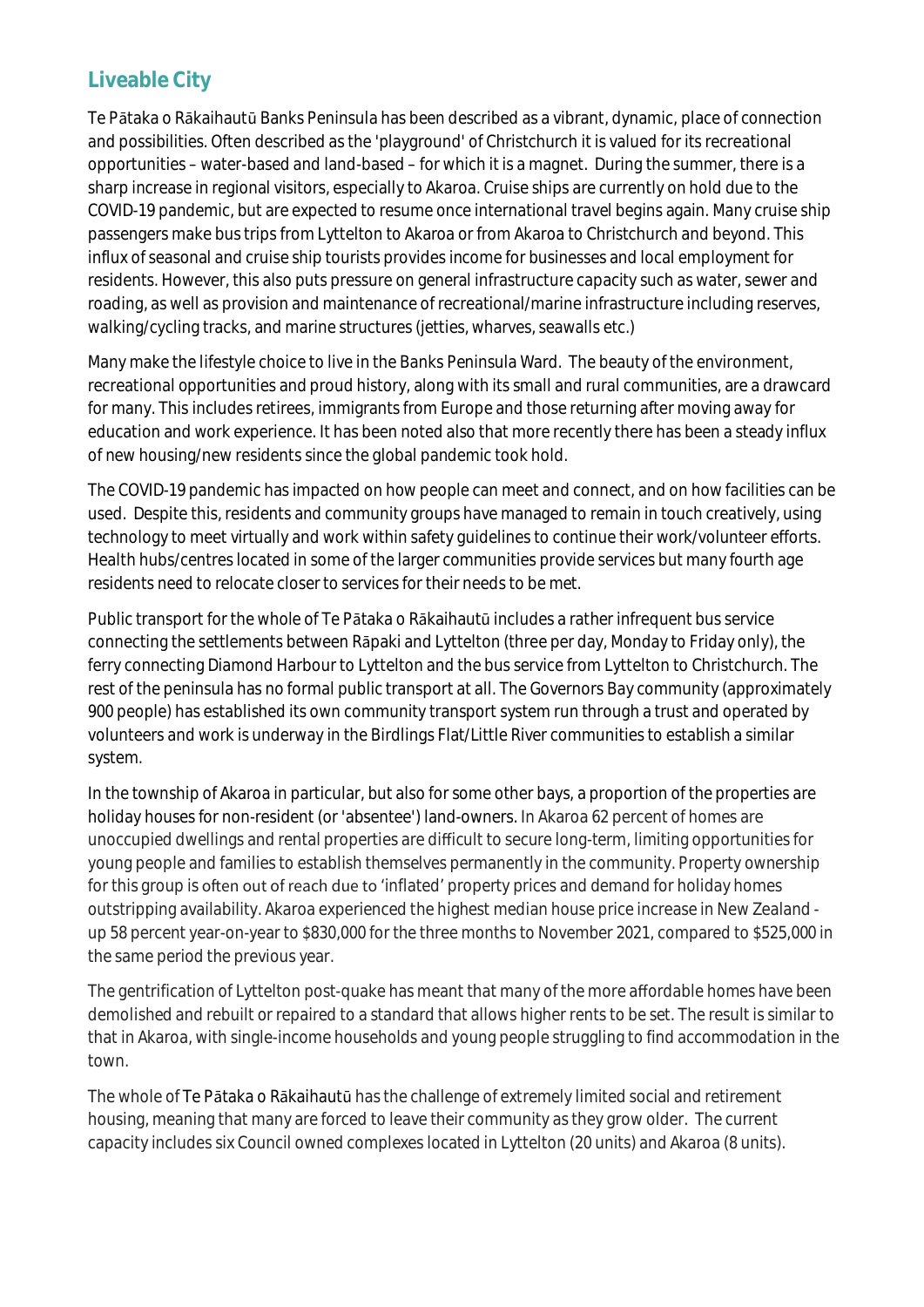### **Healthy Environment**

Te Pātaka o Rākaihautū Banks Peninsula Ward accounts for 70 percent of the land area of the Christchurch City Council. With its two harbours and largely rural environment, people who live in the ward value the resources and opportunities they provide for recreation and the local economy. Environmental sustainability is a high priority for the Peninsula with multiple organisations focused on biodiversity, pest control and natural resource management. Significant environmental and conservation work is carried out by volunteer groups like the Banks Peninsula Conservation Trust, the Rod Donald Trust, Pest Free Banks Peninsula and the Summit Road Society. There is an understanding of the need to balance use to ensure the quality of this natural resource is maintained.

Water quality is a particular focus and includes: potable water and ensuring supply especially in areas not linked to the municipal reticulated supply; dealing with waste water and sewerage; and mitigating measures reducing run-off from the hills and sedimentation into streams and ultimately the harbours/sea. The Akaroa Harbour communities face frequent water restrictions over the summer months with many settlements' water supply being stream-fed.

The Whaka-ora Healthy Harbour is a catchment management plan with the aim of the five partner agencies involved and the community 'working together to improve the health of Whakaraupo/Lyttelton Harbour'. This is an example of the significant focus local communities and agencies have on maintaining and improving the natural environment and water bodies.

This ward has 15 Reserve Management Committees (RMCs) overseeing reserve assets as diverse as camping grounds, sports fields, community facilities, tracks and halls. These volunteers work with Council staff to manage and develop the Council owned reserves often coordinating working bees etc. and harnessing considerable local volunteer effort. It is estimated 10,000 hours are volunteered per year.

In addition, myriad groups flourish in the communities with often niche focus and expertise. These, along with the RMCs, provide a conduit for ecological education and other projects across the ward such as locally sourced seed propagation and pest control/trap setting. The 'Lyttelton Library of Tools and Things' and the Little River Trap Library are examples of groups using resources sustainably and providing an opportunity for people to meet, connect and learn. Riparian planting projects, maintenance of native plantings and the removal of willows and other pest plants from streams and waterways are also a focus.

The risk of fire has been a continual concern. Land use and plantings, and new water storage requirements are seen as ways to mitigate/reduce this danger, along with seasonal fire restrictions. The five local volunteer fire brigades (and first responders) provide support for the many peninsula communities where distance and time are crucial factors in ensuring safety.

Concerns about disturbance of the seabed in Akaroa Harbour caused by cruise ships has resulted in Environment Canterbury issuing guidance about the size of vessels, and the associated number of visits that may be made within any 12-month period, without breaching rules regarding seabed disturbance.

### **Prosperous Economy**

As at February 2019 the Te Pātaka o Rākaihautū Banks Peninsula Ward had approximately 1,400 businesses employing 2,600 people.

Out of those 1,400 businesses, the top six industry types (in order) are as follows:

- 1. Rental, Hiring and Real Estate Services
- 2. Agriculture, Forestry and Fishing
- 3. Professional, Scientific and Technical Services
- 4. Construction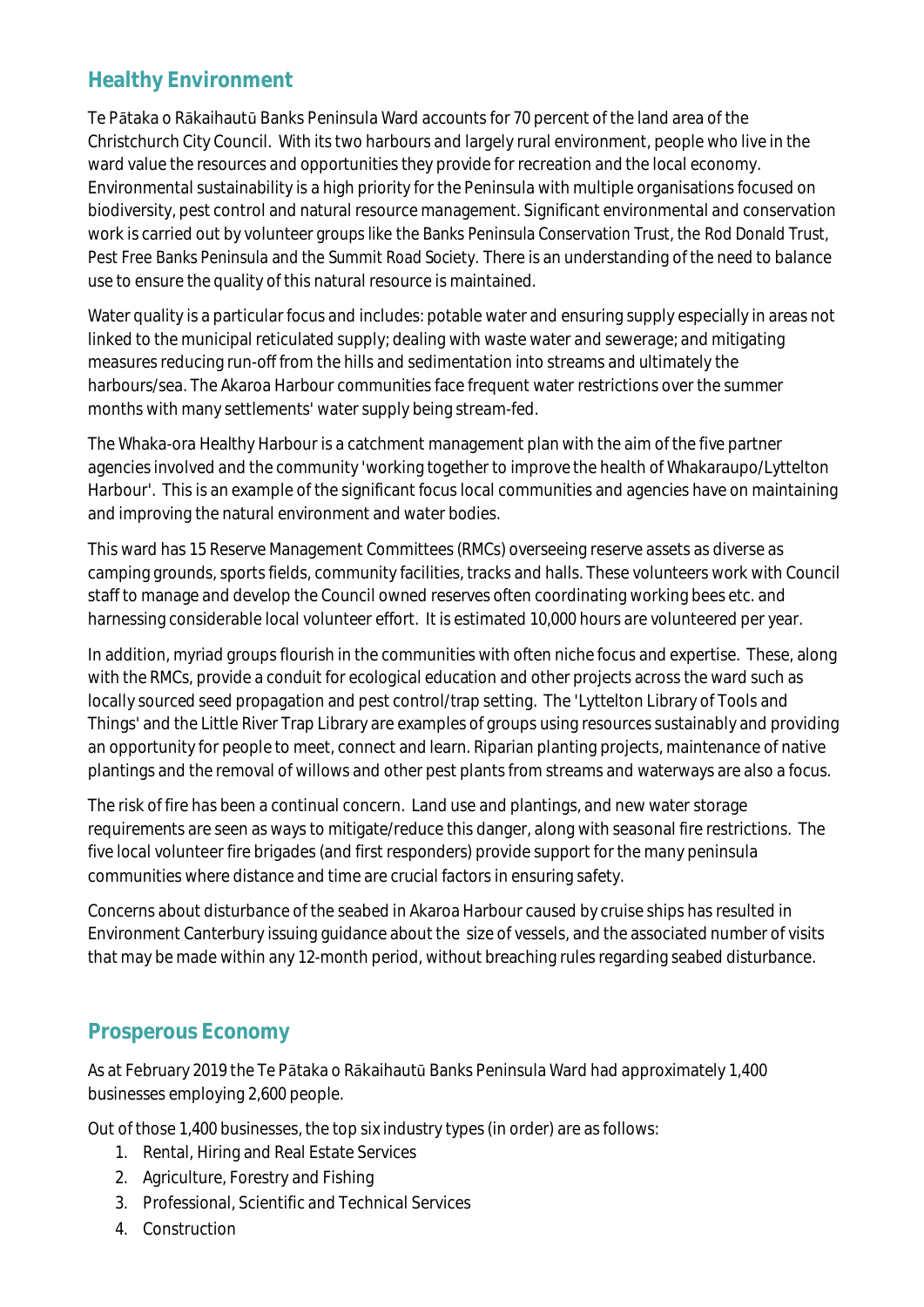- 5. Accommodation and Food Services
- 6. Heath Care and Social Assistance

According to 2018 Census data, 51 percent of people aged over 15 years are in full-time employment, 19 percent in part-time employment, 2 percent are unemployed and 28 percent are not in the labour force. Just under 17 percent are in receipt of NZ Superannuation, which is on par with the citywide figure.

29 percent of people in the Banks Peninsula Ward are self-employed or work in a business that they own. This is significantly higher than the city wide figure of 12 percent.

32 percent of people in the Banks Peninsula Ward receive income from interest, dividends, rent or other investments which again is significantly higher than the citywide figure of 18 percent.

22 percent of people in the Banks Peninsula Ward have an annual income over \$70,000 which is higher than the city wide figure of 16 percent.

The impact of tourism/visitors to peninsula communities is significant to the economic viability of the ward. Before the global COVID-19 pandemic hit forty five per cent of tourists were international visitors. Cruise ship visits had increased to around 90 ships in the 2019/20 season before the borders closed. With international borders still closed, business owners, especially in Akaroa, remain uncertain about the future. However, Akaroa has benefited from an increase in domestic tourism, making up for some of the loss in international tourism. This has benefited some businesses more than others with domestic visitors spending differently from international visitors. A dedicated cruise ship terminal has now been built in Lyttelton but the anticipated positive impact on the local and regional economy has yet to be realised due to COVID-19 restrictions on international travel.

The development of a destination management plan taking into account current and future economic, social, cultural and environmental impacts was identified by the Community Board as a priority for funding in the Christchurch City Council 2021-31 Long Term Plan.

Across the ward, businesses and community groups are often staffed by local residents, providing employment close to home and a local economy.

A number of community groups rely on community funding from various funders/philanthropic trusts – and many provide an opportunity for local people to contribute by volunteering their expertise and time. The Lyttelton Time Bank provides a vehicle for community members to contribute and share their skills. This has been shown to be a significant community 'builder' and resilience tool.

Changes in climate are creating challenges for farmers. Reliable water supply is an ongoing issue and a number of working groups have been set up to work through issues. This provides opportunities for those in this sector to connect and share information.

In 2019, in monetary terms, Lyttelton's regionally significant seaport provided double the imports (\$4,748m) and nearly triple the export capability (\$5,618m) of the airport. Since the impact of COVID-19, imports have decreased for both sea and air from the 2019 levels, whilst exports increased for both ports in 2020, decreasing significantly for the airport in 2021. The 2021 statistics show that Lyttelton provided nearly six times the imports (\$4,130m) and three and a half times the exports (\$6,263m) of the airport to the region. This industry has a significant bearing on the surrounding community and its residents due to its central position within the township. The working port visually dominates the area and truck movements, noise levels and floodlighting also have an impact. In addition, the Lyttelton Seafarers' Centre caters for the needs of domestic and international seafarers when they enter port, many of whom will also purchase items from the local shops and use the free Wi-Fi available. The Centre was granted 'essential service' status in March 2020 and runs irrespective of COVID-19 level. Due to restrictions for sailors to disembark, Wi-Fi and groceries etc. have been delivered onto these vessels and pastoral support provided.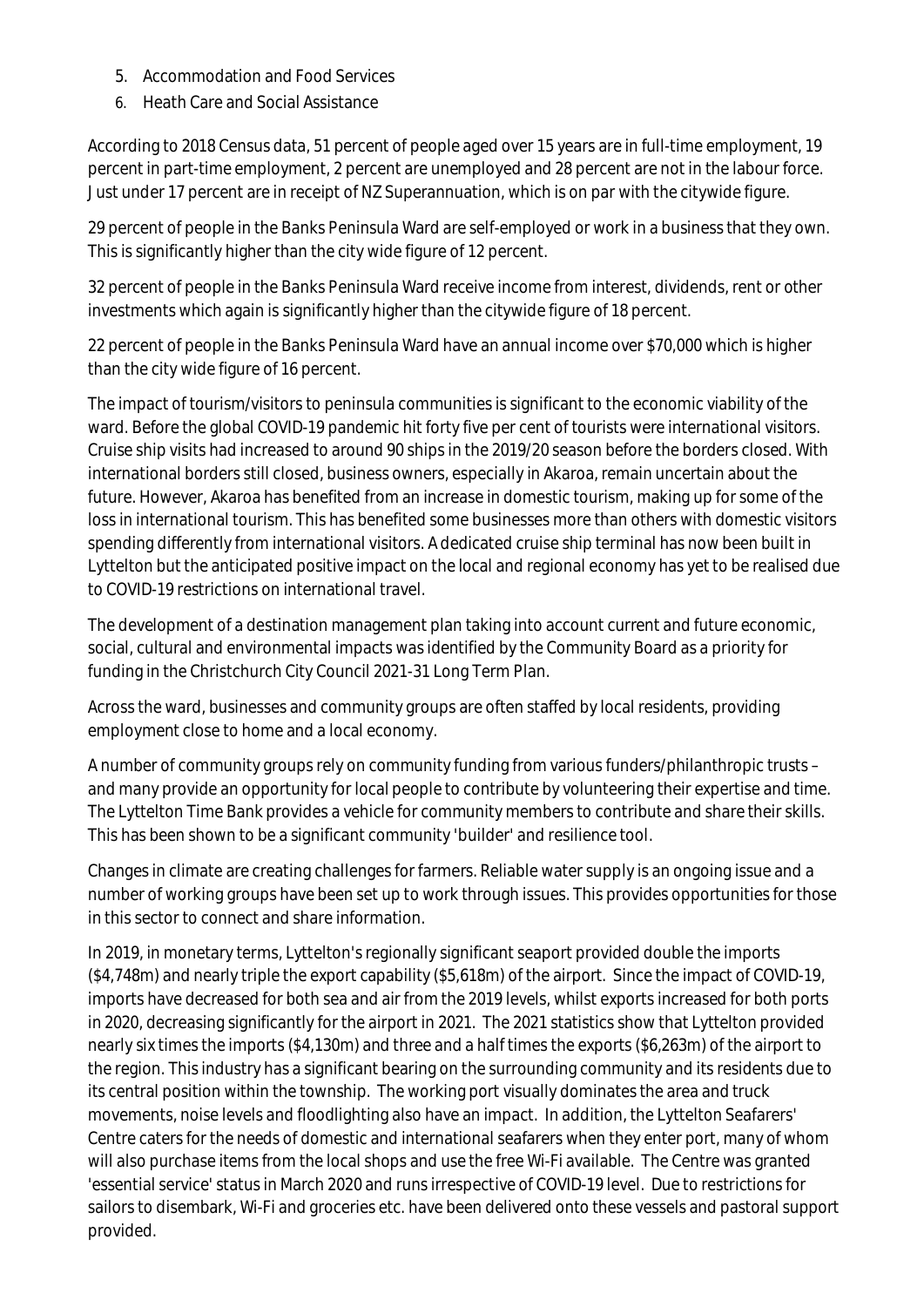# **Current Community Issues**

| <b>Issue</b>                      | Progress to date / outcomes                                                                                                                                                                                                                                                                                                                                                                                                                                                                                                                                                                                                                                                                                                                                                                                                                                                                                                                                                                                                                                                                                        |
|-----------------------------------|--------------------------------------------------------------------------------------------------------------------------------------------------------------------------------------------------------------------------------------------------------------------------------------------------------------------------------------------------------------------------------------------------------------------------------------------------------------------------------------------------------------------------------------------------------------------------------------------------------------------------------------------------------------------------------------------------------------------------------------------------------------------------------------------------------------------------------------------------------------------------------------------------------------------------------------------------------------------------------------------------------------------------------------------------------------------------------------------------------------------|
| COVID-19 impact on<br>communities | February 2022<br>The pandemic with emerging variants and continuing and quite<br>sudden changes to mitigations, requirements, messaging and<br>safe behaviour has impacted daily lives for individuals,<br>communities and organisations.<br>Impacts for community groups/organisations to ensure their<br>members'/community's safety include cancelling in-person<br>meetings/holding virtual meetings and restrictions/cancelling<br>activities and events. Quick response and efforts to 'get things<br>right' have added to their own stresses.<br>Cancellations and changes to requirements with often associated<br>$\bullet$<br>increased costs dictate viability of activities, but more generally<br>how much these NFP sector groups can do and may impact<br>income generators for them.<br>Lack of 'in-person' contact impacts on how connected<br>individuals feel and their safety and wellbeing; vaccination status<br>may impact on activities permitted.<br>Peninsula beaches are a magnet for local tourists, especially as<br>travel has been restricted. This puts pressure on infrastructure |
| Access to safe drinking water     | and amenities.<br>February 2022                                                                                                                                                                                                                                                                                                                                                                                                                                                                                                                                                                                                                                                                                                                                                                                                                                                                                                                                                                                                                                                                                    |
|                                   | Access to safe drinking water remains a priority for peninsula<br>communities.<br>Following a drinking-water contamination event in February<br>2021, the Council installed a "mega" water storage tank more<br>than doubling the water supply capacity for Akaroa and<br>Takamatua (however water restrictions are still likely during<br>summer due to low stream flows).<br>Okains Bay Water Scheme - currently in the design phase.<br>Lyttelton and Akaroa lead-jointed, cast iron pipes - Construction<br>works are ongoing as these pipes are permanently removed.                                                                                                                                                                                                                                                                                                                                                                                                                                                                                                                                          |
|                                   | February 2021                                                                                                                                                                                                                                                                                                                                                                                                                                                                                                                                                                                                                                                                                                                                                                                                                                                                                                                                                                                                                                                                                                      |
|                                   | Okains Bay Water Scheme is underway to provide a water supply<br>to replace the ailing and inadequate community water supply.<br>Contaminated reservoir in Akaroa - tanked water being supplied<br>$\bullet$<br>for residents until work is complete to bypass the contaminated<br>reservoir.<br>Some drinking water in Lyttelton and Akaroa is supplied through<br>older lead-jointed cast iron pipes. The use of these pipes is being                                                                                                                                                                                                                                                                                                                                                                                                                                                                                                                                                                                                                                                                            |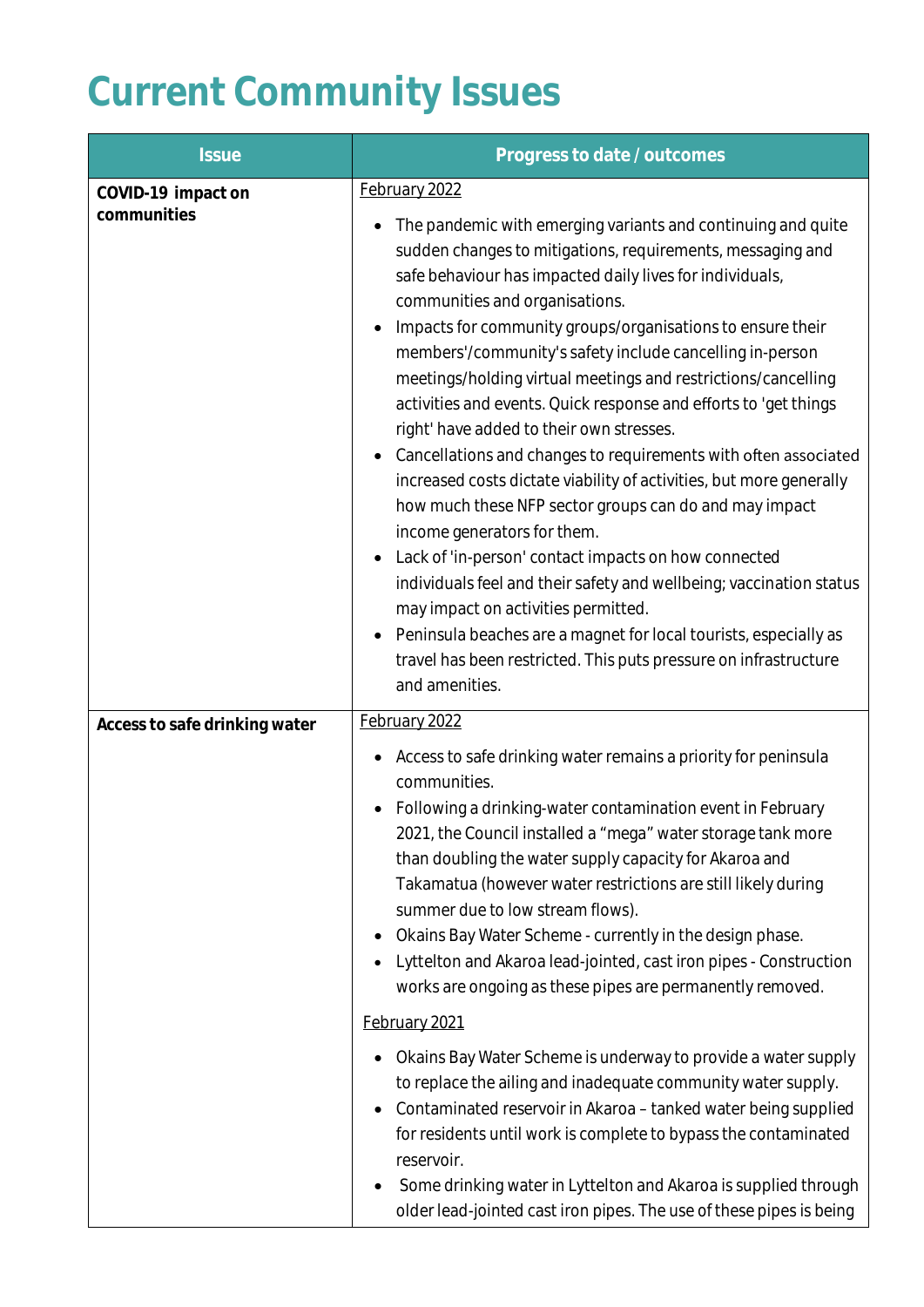|                                                                                                                                                                                                                                    | reduced and replacement sped up through the pipe renewals<br>programme.<br>Water Quantity: Many communities and private residences are<br>reliant on stream water which, with the effects of climate change,<br>is becoming less reliable. Level 4 restrictions are now introduced<br>virtually every year and there is always a very real concern that<br>not enough water would be available for a serious urban fire.                                                                                                                                                                                                                                                                                                                                                                                                                           |
|------------------------------------------------------------------------------------------------------------------------------------------------------------------------------------------------------------------------------------|----------------------------------------------------------------------------------------------------------------------------------------------------------------------------------------------------------------------------------------------------------------------------------------------------------------------------------------------------------------------------------------------------------------------------------------------------------------------------------------------------------------------------------------------------------------------------------------------------------------------------------------------------------------------------------------------------------------------------------------------------------------------------------------------------------------------------------------------------|
| <b>Coastal Inundation from Climate</b><br>Change<br>Many Te Pātaka o Rākaihautū<br>Banks Peninsula communities are<br>likely to be impacted by sea level<br>rise through coastal erosion,<br>inundation and rising<br>groundwater. | February 2022<br>The Otautahi Christchurch Community Strategy (draft) identifies<br>this issue as a major focus of its fourth 'Pillar' - with the action to<br>develop community plans.<br>Adaptation Planning work is scheduled to begin with<br>communities in Whakaraupō Lyttelton Harbour in March 2022.<br>A community Coastal Panel has been established to help guide<br>the adaptation planning work around the harbour.<br>In June 2021 Council adopted the Climate Resilience Strategy.<br>Council included an additional \$13.5 million in the 2021-31 LTP<br>for a range of targeted climate and environmental initiatives,<br>including the Coastal Hazards Adaption Planning (CHAP)<br>programme so the Council can proactively work with low-lying<br>coastal and inland communities likely to be impacted by rising<br>sea levels. |
|                                                                                                                                                                                                                                    | February 2021                                                                                                                                                                                                                                                                                                                                                                                                                                                                                                                                                                                                                                                                                                                                                                                                                                      |
|                                                                                                                                                                                                                                    | In line with the Ministry of Environment Coastal and Climate<br>Change Guidance for Local Government, CCC has developed a<br>Coastal Hazards Adaptation Planning Programme.<br>Christchurch and Banks Peninsula have been divided up into 7<br>Adaptation Areas, with 23 Priority Communities identified which<br>are at higher risk to coastal hazards.<br>Lyttelton Harbour communities have been included in the first<br>tranche of adaptation planning work.<br>The public can now access an online map which shows the area<br>at risk and the grouping and prioritisation.                                                                                                                                                                                                                                                                  |
| <b>Godley House</b>                                                                                                                                                                                                                | February 2022                                                                                                                                                                                                                                                                                                                                                                                                                                                                                                                                                                                                                                                                                                                                                                                                                                      |
| The status and use of the former<br>Godley House site is unresolved.                                                                                                                                                               | The Council has released a Request for Proposals to fund, build<br>and operate a commercial hospitality business on an area of up<br>to 1500m2 of recreation reserve at Stoddart Point Reserve.                                                                                                                                                                                                                                                                                                                                                                                                                                                                                                                                                                                                                                                    |
|                                                                                                                                                                                                                                    | February 2021                                                                                                                                                                                                                                                                                                                                                                                                                                                                                                                                                                                                                                                                                                                                                                                                                                      |
|                                                                                                                                                                                                                                    | Council staff are working in partnership with the community to<br>make an approach to the Department of Conservation (DoC)<br>about the revocation of reserve status on a small part of this<br>land. If successful this will enable the community to pursue their<br>desire for a licenced café/restaurant on site to replace Godley                                                                                                                                                                                                                                                                                                                                                                                                                                                                                                              |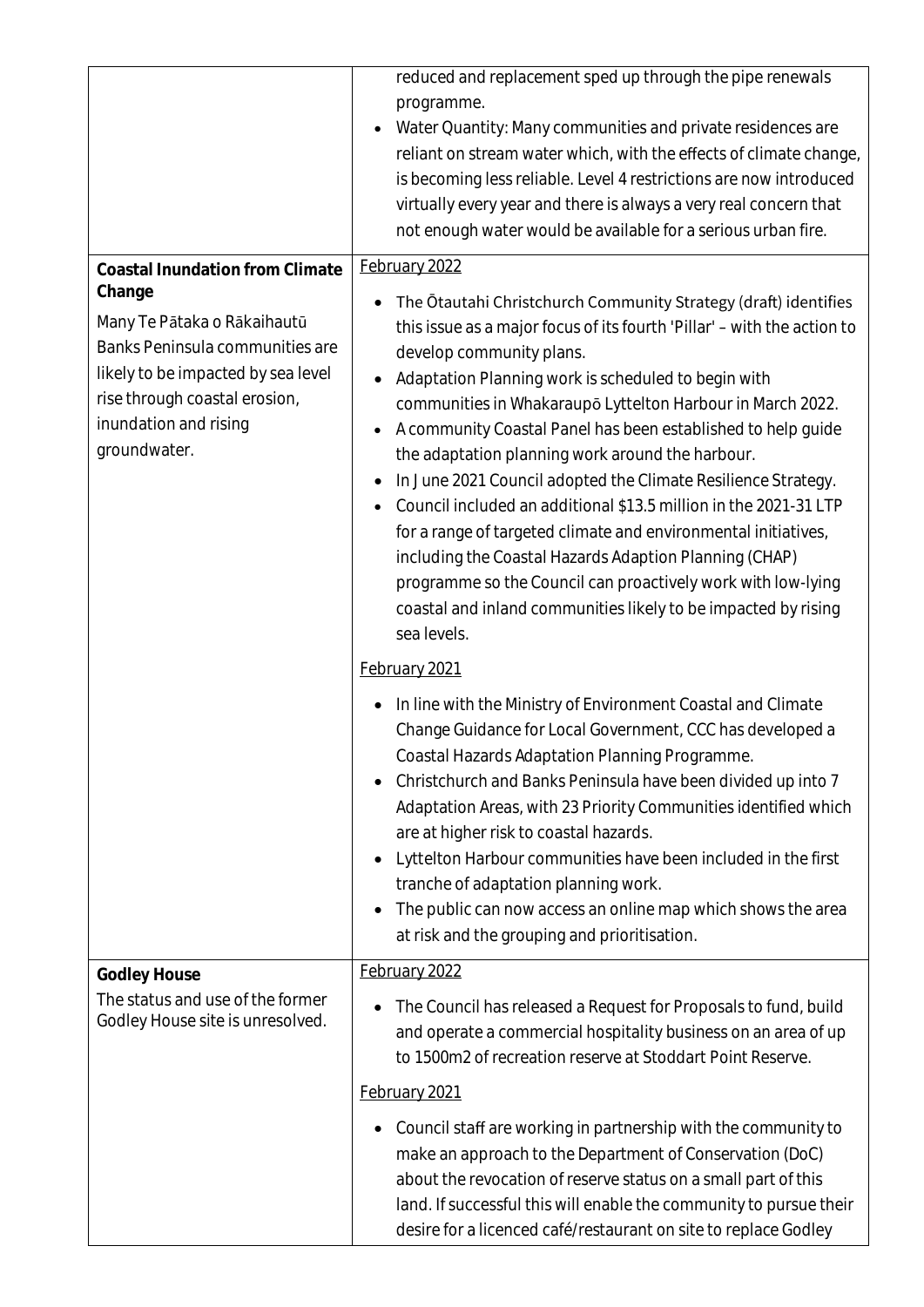|                                                                                                        | House, which was destroyed in the 2010/11 earthquakes, whilst<br>protecting most of the reserve.                                                                                                                                                                                                                              |
|--------------------------------------------------------------------------------------------------------|-------------------------------------------------------------------------------------------------------------------------------------------------------------------------------------------------------------------------------------------------------------------------------------------------------------------------------|
| Master Plans / Community Plans                                                                         | February 2022                                                                                                                                                                                                                                                                                                                 |
|                                                                                                        | Outstanding aspects of approved Plans for Lyttelton, Diamond<br>Harbour and Little River continue to need implementing. In Little<br>River, the Village Planning Working Group has continued to work<br>alongside staff from various units to further develop ideas from<br>the Little River Big Ideas (2016) Community Plan. |
|                                                                                                        | February 2021                                                                                                                                                                                                                                                                                                                 |
|                                                                                                        | There is an agreed need and community requests for a Plan of<br>some sort for the waterfront/business area of Akaroa.<br>Outstanding aspects of approved Plans for Lyttelton, Diamond<br>Harbour and Little River need implementing.                                                                                          |
| Tourism management                                                                                     | February 2022                                                                                                                                                                                                                                                                                                                 |
| Balance tourism management<br>with community and<br>environmental needs.                               | ChristchurchNZ has received funding from MBIE as part of the<br>Tourism Communities: Support, Recovery and Re-set Plan<br>funding. A component of this funding will be used to prepare a<br>Destination Management Plan for Banks Peninsula.                                                                                  |
|                                                                                                        | February 2021                                                                                                                                                                                                                                                                                                                 |
|                                                                                                        | The Community Board is advocating for the development of a<br>Destination Management Plan to consider economic, social,<br>cultural and environmental impacts of tourism on the peninsula.                                                                                                                                    |
| Cruise Ship impacts                                                                                    | February 2022                                                                                                                                                                                                                                                                                                                 |
| 200,000+ cruise ship visitors put<br>pressure on local communities<br>and council infrastructure every | The economic impact of cruise ships not visiting during the<br>border closures due to COVID-19 continue to be an issue for<br>Lyttelton, Akaroa and Little River.                                                                                                                                                             |
| year (when international borders<br>are open).                                                         | February 2021                                                                                                                                                                                                                                                                                                                 |
|                                                                                                        | Lyttelton cruise ship berth completed, but unused due to Covid-<br>19 restrictions.<br>The Community Board continues to advocate for a Cruise Ship<br>Plan, to address traffic management, maintenance and<br>infrastructure ahead of their anticipated return late 2021.                                                     |
| Purau reserve and urupa                                                                                | February 2022                                                                                                                                                                                                                                                                                                                 |
|                                                                                                        | This remains an issue. CCC, as the administrators of the<br>land/reserve on behalf of the DoC, have advised Te Hapū o Ngāti<br>Wheke that they would need to make a request/application to<br>DoC to take on the responsibility of administering this land<br>before CCC could relinquish the administrator duties.           |
|                                                                                                        | February 2021                                                                                                                                                                                                                                                                                                                 |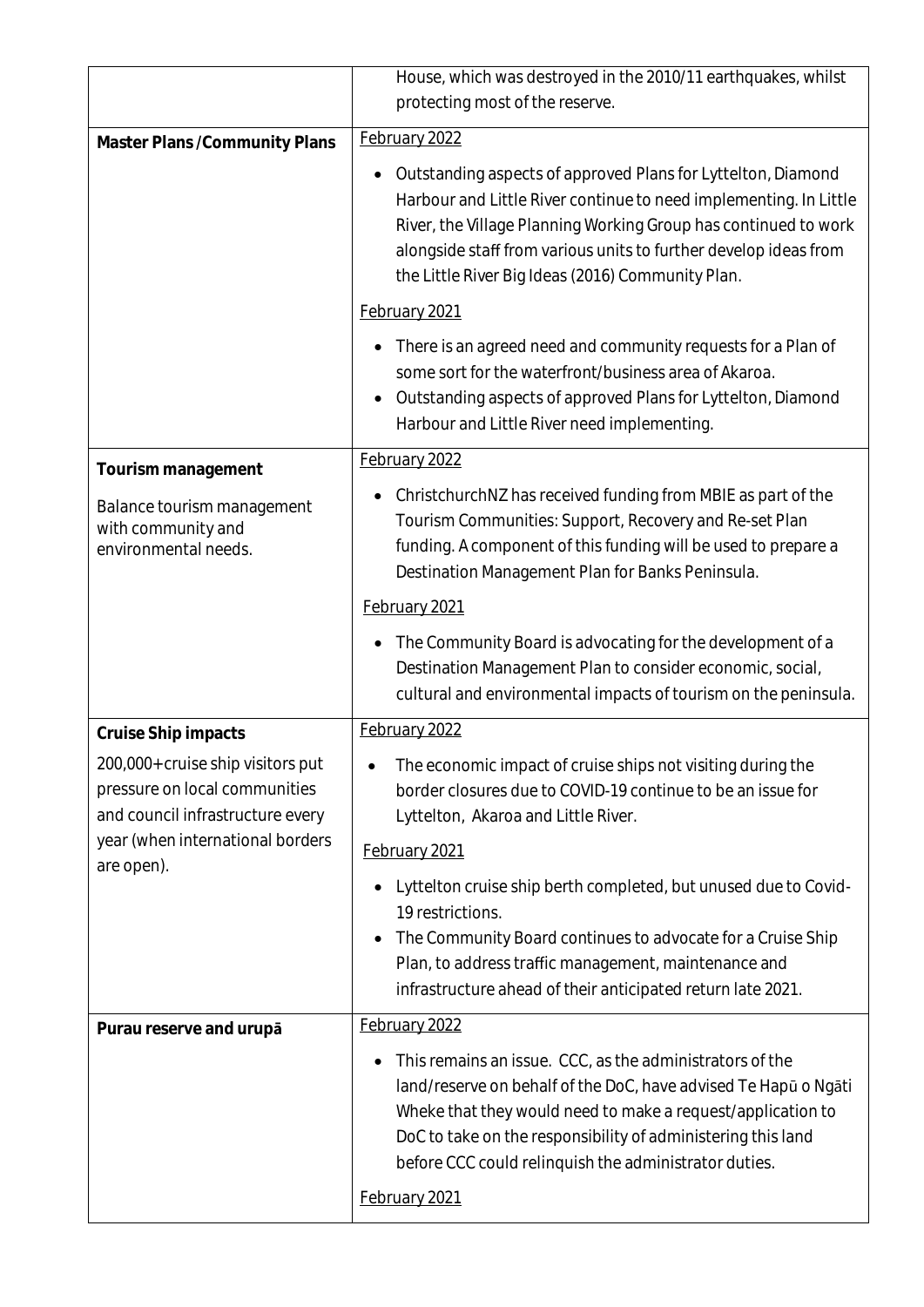|                                                                                                                                      | Te Hapū o Ngāti Wheke have requested that part of the reserve<br>which has been found to contain kōiwi be returned to them to<br>manage as an urupā.                                                                                                                                                                                                                                                                                                                                                                                                                                                                                                                                                                                                                                                                                                                                                                                                                                                                                                                                                      |
|--------------------------------------------------------------------------------------------------------------------------------------|-----------------------------------------------------------------------------------------------------------------------------------------------------------------------------------------------------------------------------------------------------------------------------------------------------------------------------------------------------------------------------------------------------------------------------------------------------------------------------------------------------------------------------------------------------------------------------------------------------------------------------------------------------------------------------------------------------------------------------------------------------------------------------------------------------------------------------------------------------------------------------------------------------------------------------------------------------------------------------------------------------------------------------------------------------------------------------------------------------------|
| Housing                                                                                                                              | February 2022                                                                                                                                                                                                                                                                                                                                                                                                                                                                                                                                                                                                                                                                                                                                                                                                                                                                                                                                                                                                                                                                                             |
| Access to affordable and social<br>housing for families and older<br>adults is limited on Te Pātaka o<br>Rākaihautū Banks Peninsula. | Housing remains an issue. Community Board members have<br>raised this issue within their Board meetings, especially in<br>relation to Akaroa.                                                                                                                                                                                                                                                                                                                                                                                                                                                                                                                                                                                                                                                                                                                                                                                                                                                                                                                                                             |
|                                                                                                                                      | February 2021                                                                                                                                                                                                                                                                                                                                                                                                                                                                                                                                                                                                                                                                                                                                                                                                                                                                                                                                                                                                                                                                                             |
|                                                                                                                                      | The Akaroa Community Health Trust provides some permanent<br>older persons beds in the Akaroa Health Hub.<br>The Little River Big Ideas community recognises that affordable<br>housing for older residents is a serious and ongoing issue in the<br>Wairewa area. This has yet to be addressed.<br>The small number of dedicated housing for older adults forces<br>people out of their communities and away from their social<br>support networks.<br>A shortage of affordable and social housing on the peninsula has<br>$\bullet$<br>been blamed for driving out families and single-income<br>households.                                                                                                                                                                                                                                                                                                                                                                                                                                                                                            |
| <b>Facilities and Services</b>                                                                                                       | February 2022                                                                                                                                                                                                                                                                                                                                                                                                                                                                                                                                                                                                                                                                                                                                                                                                                                                                                                                                                                                                                                                                                             |
| availability                                                                                                                         | Customer Service desks have been retained in Akaroa and<br>Lyttelton, albeit with shorter hours.<br>Akaroa BNZ Branch closed in May 2021 leaving Banks Peninsula<br>residents with ATM facilities only.<br>Whānau Āwhina Plunket withdrew as an early learning provider<br>from Banks Peninsula at the end of 2021. However, a non-profit<br>community initiative has now taken over this service after<br>purchasing the preschool.<br>In November 2021 the Banks Peninsula Community Board<br>approved the development of a new toilet and shelter at<br>Koukourārata Port Levy.<br>The Little River library and mail centre has undergone<br>٠<br>refurbishment in 2021.<br>The Diamond Harbour Library has undergone refurbishment in<br>$\bullet$<br>November 2021<br>Burial space in Akaroa is extremely limited and local residents<br>are working with Council staff to work through potential<br>solutions.<br>Lyttelton Recreation Centre has revised its alcohol policy so that<br>it can now offer alcoholic refreshments to organisations who hire<br>the venue for events.<br>February 2021 |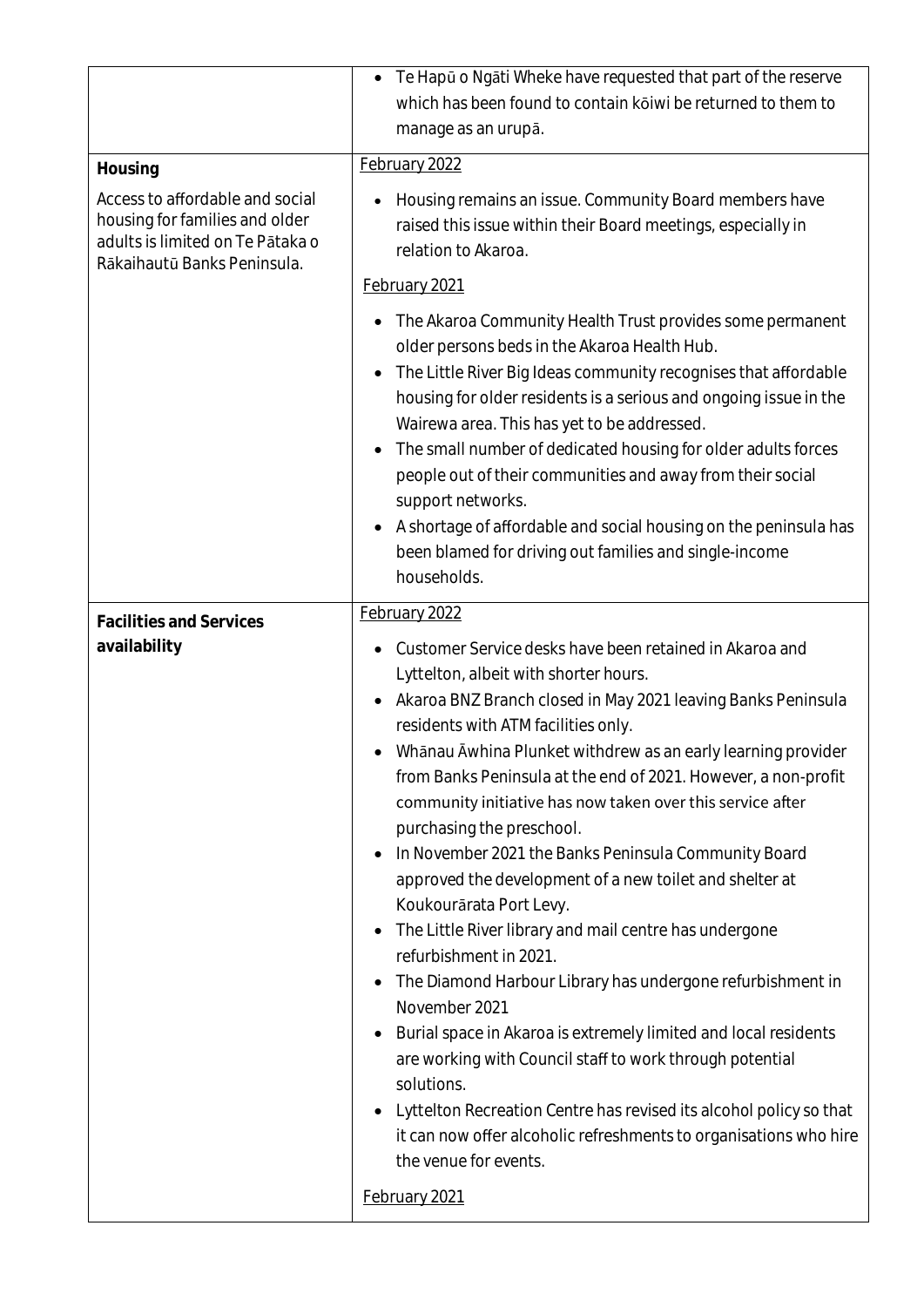|                                                                                               | Residents, especially older residents, have raised concerns<br>regarding proposals in the Long Term Plan to close the Customer<br>Service desks in Akaroa and Lyttelton. The Akaroa BNZ Branch is<br>due to close between April - June 2021.<br>Some Council owned community facilities on Banks Peninsula<br>are aging and in need of expensive updating and ongoing<br>maintenance to remain fit for purpose. Work has been<br>undertaken on some facilities (Pigeon Bay, Kaituna Valley, Le<br>Bons Bay) while others are awaiting important maintenance.<br>These are often managed by small groups of volunteers with<br>limited resources to engage in enhancement work themselves.<br>A number of Council owned facilities are managed by community<br>groups without a formal lease agreement that would clearly<br>define where the responsibility for maintenance and upkeep lies.<br>New toilet block at Cass Bay in 2020.<br>New toilets installed at Stoddart Point (Diamond Harbour) in<br>$\bullet$<br>2020. |
|-----------------------------------------------------------------------------------------------|-----------------------------------------------------------------------------------------------------------------------------------------------------------------------------------------------------------------------------------------------------------------------------------------------------------------------------------------------------------------------------------------------------------------------------------------------------------------------------------------------------------------------------------------------------------------------------------------------------------------------------------------------------------------------------------------------------------------------------------------------------------------------------------------------------------------------------------------------------------------------------------------------------------------------------------------------------------------------------------------------------------------------------|
| Maintenance of Rural Roads and<br>Roading network                                             | February 2022<br>Safety improvements have been undertaken to improve Dyers<br>Pass Road in the last 12 months. Dyers Pass is a critical road<br>network link which connects the City to the western and<br>southern bays of Whakaraupō.<br>Speed limits were lowered for a number of roads across Banks<br>Peninsula in October 2021, with more reductions due to occur in<br>Lyttelton in 2022.<br>A severe weather event in December 2021 washed out roads and<br>bridges in the Eastern Bays. Currently the infrastructure is fragile<br>in places with temporary access to properties while permanent<br>solutions are agreed and implemented.                                                                                                                                                                                                                                                                                                                                                                          |
|                                                                                               | February 2021<br>The 'Inner Harbour Road Improvement Project' is underway to<br>improve the road from Lyttelton to Diamond Harbour.<br>There was an increase in the annual budget for rural road<br>maintenance in the 2020/21 Council budget.<br>The maintenance of unsealed roads and bridges remains an<br>issue in some communities, including Pigeon Bay, Birdlings Flat,<br>Little River and other small and often isolated settlements.<br>Dyers Pass Road improvements to a critical road network link.                                                                                                                                                                                                                                                                                                                                                                                                                                                                                                             |
| Wastewater<br>A number of peninsula<br>wastewater systems are old and<br>no longer compliant. | February 2022<br>Akaroa's wastewater network is being upgraded. The Council<br>expects to complete approximately \$3.2M in works in 2021/2022<br>and see a marked reduction in inflows.<br>An Akaroa Reclaimed Water and Reuse Community Reference<br>٠<br>Group was established in 2021 to address community concerns                                                                                                                                                                                                                                                                                                                                                                                                                                                                                                                                                                                                                                                                                                      |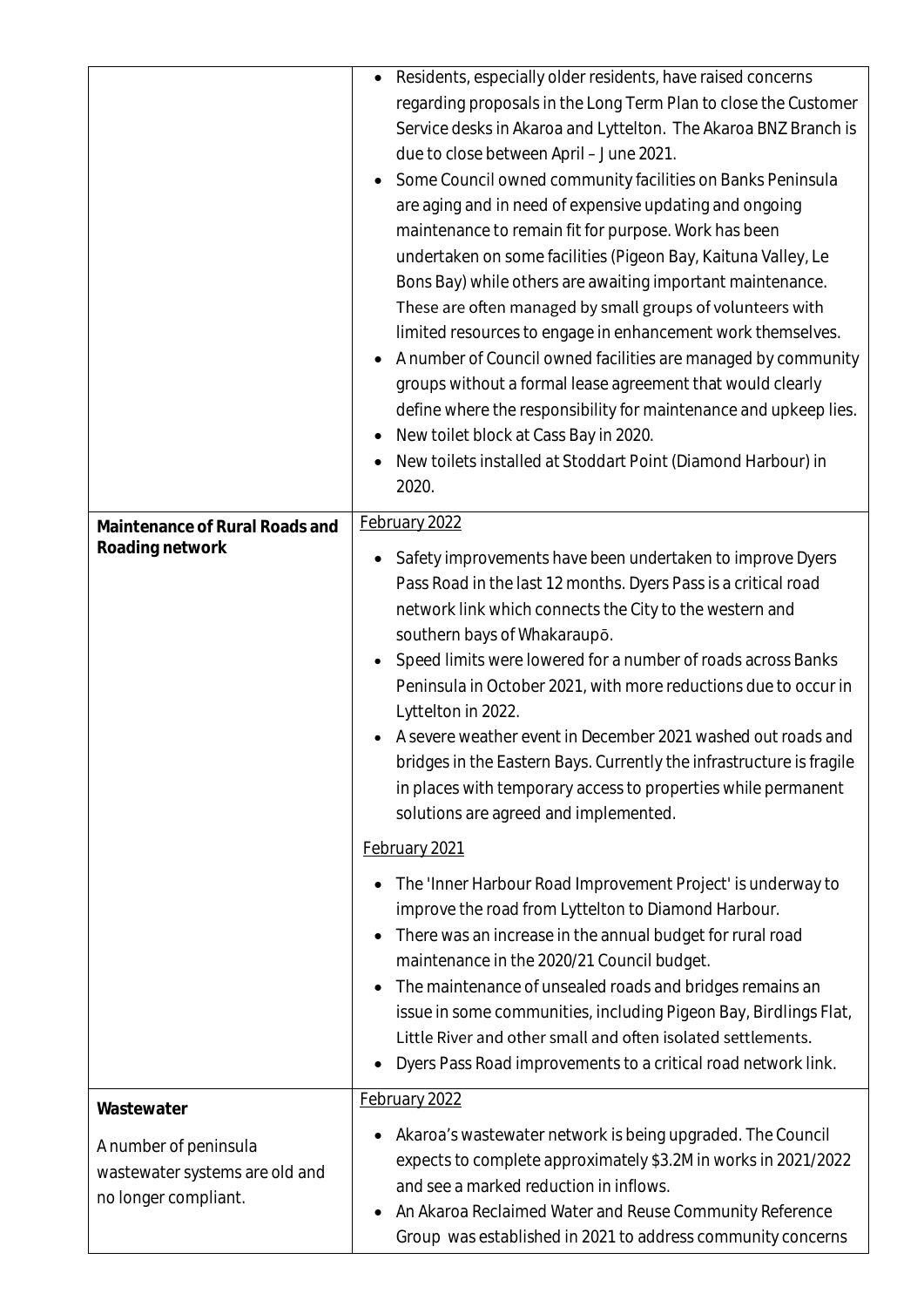|                           | for the preliminary design where possible, and suggest<br>improvements to maximise community benefits.<br>Discussions are underway to extend the existing "Heads of"<br>Agreement between ECAN, Christchurch City Council and the<br>Wairewa Rūnanga for the management of wastewater in<br>Birdlings Flat for at least 10 years, with a specialist water quality<br>monitoring body to be established.<br>February 2021                                                                                                                                                                                                                                                                                                                |
|---------------------------|-----------------------------------------------------------------------------------------------------------------------------------------------------------------------------------------------------------------------------------------------------------------------------------------------------------------------------------------------------------------------------------------------------------------------------------------------------------------------------------------------------------------------------------------------------------------------------------------------------------------------------------------------------------------------------------------------------------------------------------------|
|                           | On track to ensure that all planned discharge of wastewater into<br>٠<br>Lyttelton Harbour ends by 2021.<br>A new system, where highly treated wastewater from Akaroa will<br>be used to irrigate new areas of native trees at Robinsons Bay,<br>Takamātua and Hammond Point, and to irrigate public parks and<br>flush public toilets, was agreed by Council on 10 December 2020.<br>A new system where highly treated wastewater from Duvauchelle<br>is proposed to be used to irrigate the Akaroa Golf Course is under<br>investigation.<br>A number of other settlements have ageing and/or non-<br>compliant systems that need to be addressed in the future.<br>Work is needed to consider the impact of sea level rise on septic |
|                           | tanks in many low-lying peninsula communities.<br>February 2022                                                                                                                                                                                                                                                                                                                                                                                                                                                                                                                                                                                                                                                                         |
| BP Meats Site - Akaroa    | This remains an issue. The Community Board continues to<br>request information about the status of the BP Meats Site in<br>Akaroa and the ways in which it could be utilised to support the<br>community.                                                                                                                                                                                                                                                                                                                                                                                                                                                                                                                               |
|                           | February 2021                                                                                                                                                                                                                                                                                                                                                                                                                                                                                                                                                                                                                                                                                                                           |
|                           | Purchased in 2000, this is a strategically located 2,970m2<br>٠<br>Council-owned block of land in Akaroa Town Centre. Its<br>development has been the subject of debate among the wider<br>community since 2002.<br>A study in 2011 identified possible uses for the site, with many<br>options now being provided for elsewhere. The site remains<br>undeveloped.                                                                                                                                                                                                                                                                                                                                                                      |
| Little River Road Safety, | February 2022                                                                                                                                                                                                                                                                                                                                                                                                                                                                                                                                                                                                                                                                                                                           |
| Drainage and Flooding     | Work to repair damaged and non-functional drains, pipes and<br>culverts in Little River will be completed by June 2022.<br>After another flooding event in Little River in May 2021, this issue<br>$\bullet$<br>has once again become one of urgency for local residents. The<br>town was cut off by flooding for several hours. Evacuations<br>included the local school and properties along the highway; local<br>businesses and services were closed, including the service<br>station which sustained flood damage. Flooding reduced access                                                                                                                                                                                        |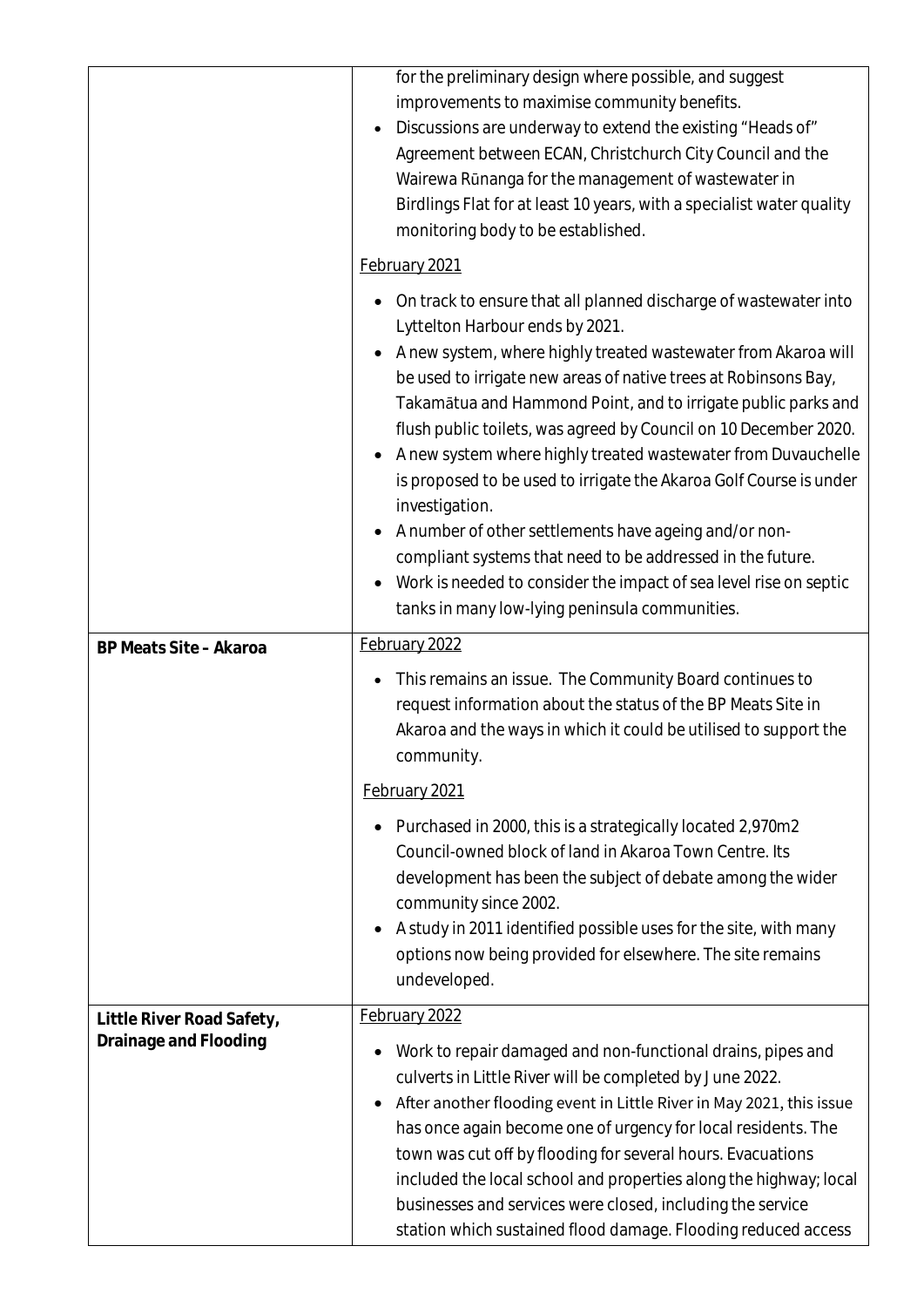|                                              | to the peninsula beyond the township, and prevented access<br>beyond Birdlings Flat in the other direction for those returning<br>home. A community hui to discuss flooding in Little River, has<br>been postponed from September until early 2022 due to COVID-<br>19 restrictions. Hosted by Te Pātaka o Rākaihautū Banks<br>Peninsula Community Board, the Little River Wairewa<br>Community Trust and the Wairewa Rūnanga, the hui will involve<br>staff from several units of Christchurch City Council, ECAN, NZTA<br>and representatives from the local Zone Committee along with<br>local residents.<br>The focus of attention has shifted from Lake Wairewa/Forsyth to<br>the Kinloch Bridge as the major contributor to flooding in Little<br>River and several options for mitigation at this site are being<br>explored.<br>Discussions are underway to look at cost-sharing between The<br>$\bullet$<br>Council and NZTA to cover the open drainage ditch in the centre<br>of Little River township.<br>Further alterations have been made to the speed limits on side<br>roads in Little River. Waka Kotahi are proposing reduced speed<br>limits on SH75. There are many in the community who are<br>strongly opposed to the recommended new speeds between<br>Little River and Halswell. |
|----------------------------------------------|----------------------------------------------------------------------------------------------------------------------------------------------------------------------------------------------------------------------------------------------------------------------------------------------------------------------------------------------------------------------------------------------------------------------------------------------------------------------------------------------------------------------------------------------------------------------------------------------------------------------------------------------------------------------------------------------------------------------------------------------------------------------------------------------------------------------------------------------------------------------------------------------------------------------------------------------------------------------------------------------------------------------------------------------------------------------------------------------------------------------------------------------------------------------------------------------------------------------------------------------------------------------------------------------------------|
|                                              | February 2021<br>The Little River speed limit was lowered from 70 km/hr to 60<br>km/hr in 2017.<br>• The traffic and pedestrian safety measures outlined in the Little<br>Rivers Big Idea community plan and finalised in partnership<br>between a Village Planning Working Group and Council staff was<br>completed in 2020 in the car parking area adjacent to the main<br>shopping centre in Little River.<br>An uncovered drainage ditch remains on the southeast side of SH<br>75 in the centre of the township.<br>Work is underway on a plan to repair damaged and non-<br>functional drains, pipes and culverts in the village centre,<br>including the possibility of covering the drain which is seen as a<br>safety and parking hazard by the local community.<br>This issue is made more complex by the ownership of SH75<br>$\bullet$<br>sitting with Waka Kotahi, New Zealand Transport Agency.                                                                                                                                                                                                                                                                                                                                                                                            |
| Marine Structures Renewal and<br>Maintenance | February 2022<br>Two sea wall sections by the Akaroa Recreation Grounds from<br>the boat ramp to the boat park were under renewal late 2021.<br>The Governors Bay Jetty Restoration Trust have continued their<br>$\bullet$<br>fundraising efforts including seeking sponsors for each of 1500                                                                                                                                                                                                                                                                                                                                                                                                                                                                                                                                                                                                                                                                                                                                                                                                                                                                                                                                                                                                           |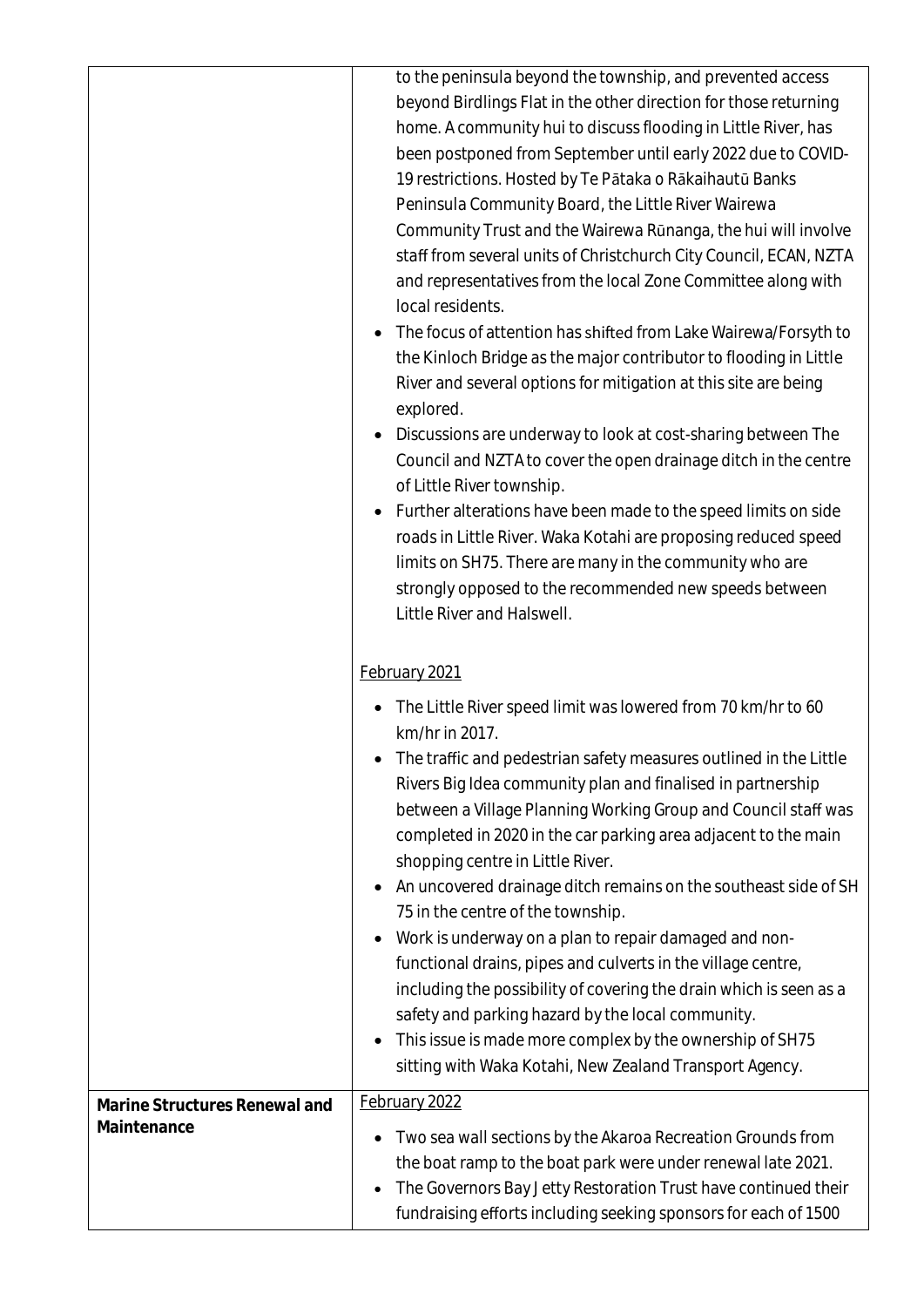|                               | planks on the new jetty and making furniture and other items for<br>sale out of the old jetty timbers.<br>Work has been undertaken at Naval Point to upgrade storm<br>water drainage, install kerbs and pavements, upgrade utilities<br>and improve the foreshore area, including minor landscaping<br>works.<br>SailGP-an international sailing competition is to have a<br>Lyttelton race leg in 2023 and 2025. This will bring significant<br>traffic management and infrastructure requirements to Lyttelton<br>along with increased international profile and large visitor<br>numbers.<br>Christchurch City Council is proposing to replace Akaroa's 134-<br>year-old wharf with a new structure in the same location. Public<br>consultation on this happened 1st December - 31st January<br>2022.                                                                                     |
|-------------------------------|-----------------------------------------------------------------------------------------------------------------------------------------------------------------------------------------------------------------------------------------------------------------------------------------------------------------------------------------------------------------------------------------------------------------------------------------------------------------------------------------------------------------------------------------------------------------------------------------------------------------------------------------------------------------------------------------------------------------------------------------------------------------------------------------------------------------------------------------------------------------------------------------------|
|                               | February 2021                                                                                                                                                                                                                                                                                                                                                                                                                                                                                                                                                                                                                                                                                                                                                                                                                                                                                 |
|                               | The Naval Point Development Plan has been signed off by the<br>Council and now requires allocated funding to be implemented.<br>Akaroa and Diamond Harbour wharf upgrades are in process.<br>The historic, iconic, 300-metre Governors Bay Jetty has been<br>closed since 2011, when a post-earthquake inspection found it to<br>be unsafe. Due to the deteriorated state of the piles, the sub-<br>structure needs replacing which means the jetty needs to be<br>rebuilt before it can be reopened. In 2019 The Governors Bay<br>Jetty Restoration Trust bought the jetty from Christchurch City<br>Council. By owning the jetty, the Trust is fully in control of the<br>restoration process, including procurement, planning and choice<br>of materials (within the constraints of building consent to ensure<br>strength and durability).                                                |
| Natural Hazards and isolation | February 2022                                                                                                                                                                                                                                                                                                                                                                                                                                                                                                                                                                                                                                                                                                                                                                                                                                                                                 |
|                               | A Fire Risk Review was commissioned from Fire and Emergency<br>New Zealand for Urumau Reserve in Lyttelton. Council staff will<br>work with the Urumau Reserve Management Committee and<br>local volunteers to implement the recommendations.<br>Flooding in Little River in 2021 has prompted further calls for<br>preparedness planning for the community.<br>One of the focus areas in the Climate Resilience Strategy's<br>Programme 3 - Proactive climate planning with communities - is<br>to "develop holistic, long-term responses to natural hazards and<br>climate change with community and all Council activity areas."<br>A severe weather event in December 2021 caused significant<br>damage to the landscape of the Eastern Bays, washing out roads,<br>bridges and altering the course of waterways. Communities<br>became isolated without power, phone communications, and |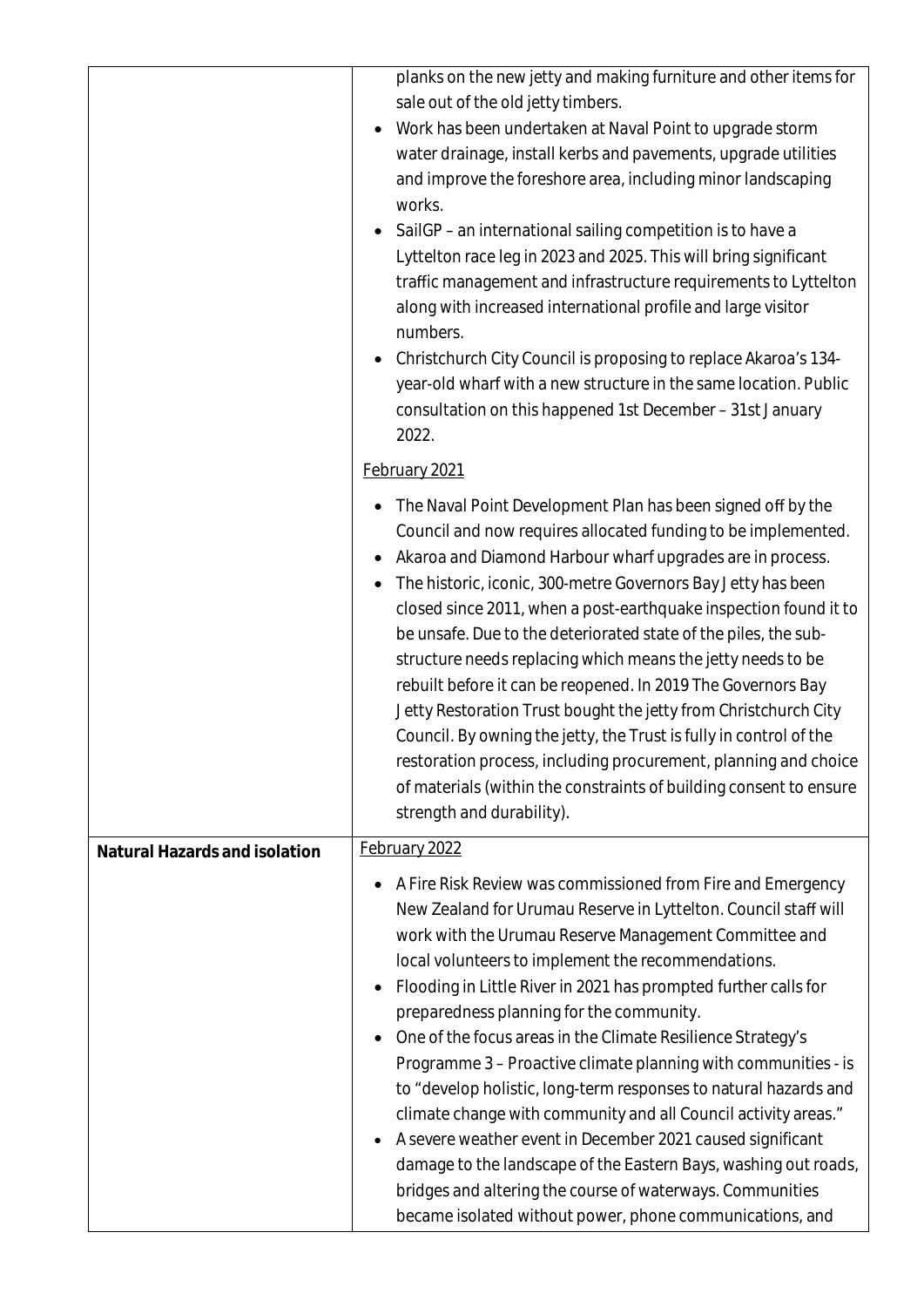|                                                                                                                            | road access in or out. The recovery will be significant and long<br>term.                                                                                                                                                                                                                                                                                                                                                                                                                                                                                                                                                                                                                                                                                                                                                                                                                                                                                                                                                                                                                                                                                                                                                                           |
|----------------------------------------------------------------------------------------------------------------------------|-----------------------------------------------------------------------------------------------------------------------------------------------------------------------------------------------------------------------------------------------------------------------------------------------------------------------------------------------------------------------------------------------------------------------------------------------------------------------------------------------------------------------------------------------------------------------------------------------------------------------------------------------------------------------------------------------------------------------------------------------------------------------------------------------------------------------------------------------------------------------------------------------------------------------------------------------------------------------------------------------------------------------------------------------------------------------------------------------------------------------------------------------------------------------------------------------------------------------------------------------------|
|                                                                                                                            | February 2021                                                                                                                                                                                                                                                                                                                                                                                                                                                                                                                                                                                                                                                                                                                                                                                                                                                                                                                                                                                                                                                                                                                                                                                                                                       |
|                                                                                                                            | Geographical distance creates isolation during emergencies.<br>The topography of the peninsula means that most of the<br>communities could easily become cut off. Many settlements have<br>only one road in and out. Communities therefore need to be as<br>self-reliant as possible.<br>Hazards facing peninsula communities include earthquakes,<br>$\bullet$<br>tsunami, flooding/storms, wildfire, drought, land instability and<br>rock fall.<br>Following a number of wildfires within a few months, residents<br>are becoming increasingly concerned about fire risk. The Banks<br>Peninsula Community Board is being asked to advocate for a Fire<br>Plan for areas where reserves border residential houses.<br>CCC has produced a series of information material on weed,<br>erosion and sediment control, and what to plant to mitigate fire<br>risk to property.<br>Banks Peninsula community members have long-standing<br>involvement with Civil Defence Emergency Management (CDEM),<br>some as part of the Emergency Support Team, other focussing on<br>local community response planning.<br>There is no longer a community based Civil Defence Team in<br>Akaroa which is a community that can easily be physically<br>isolated. |
| Telecommunications gaps                                                                                                    | February 2022                                                                                                                                                                                                                                                                                                                                                                                                                                                                                                                                                                                                                                                                                                                                                                                                                                                                                                                                                                                                                                                                                                                                                                                                                                       |
| There are a number of areas on<br>the peninsula where there is no<br>mobile phone coverage and<br>limited internet access. | There are no plans to install remote technology in the Little River<br>Community Board Room in the near future.                                                                                                                                                                                                                                                                                                                                                                                                                                                                                                                                                                                                                                                                                                                                                                                                                                                                                                                                                                                                                                                                                                                                     |
|                                                                                                                            | February 2021                                                                                                                                                                                                                                                                                                                                                                                                                                                                                                                                                                                                                                                                                                                                                                                                                                                                                                                                                                                                                                                                                                                                                                                                                                       |
|                                                                                                                            | Canterbury Mayoral Forum created an app to identify mobile<br>black spots on Canterbury state highways.<br>The Community Board advocates for technology to enable<br>remote attendance at meetings<br>Lyttelton Board room is now Zoom enabled. Akaroa board room<br>$\bullet$<br>has an older style virtual meeting capability. Little River has no<br>remote technology with no plans to install any.<br>There is still nil to very limited mobile phone coverage in Okains<br>Bay, Pigeon Bay and Le Bons Bay, with patchy coverage in many<br>other areas.<br>Internet access is slow and intermittent in a number of Peninsula<br>communities.                                                                                                                                                                                                                                                                                                                                                                                                                                                                                                                                                                                                 |